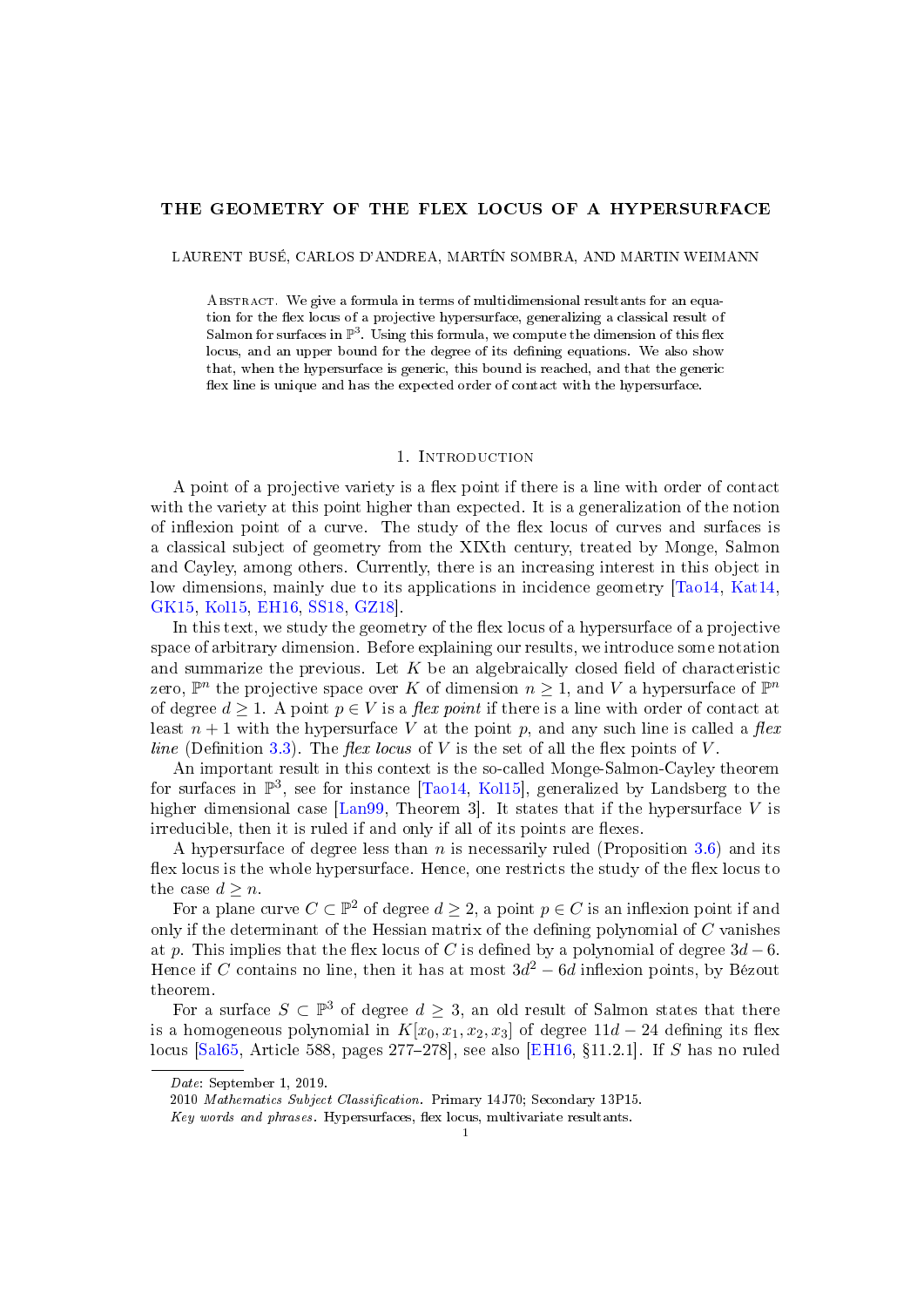component, then this result together with the Monge-Salmon-Cayley theorem and Bézout's theorem imply that the flex locus is a curve of S of degree at most  $11d^2-24d$ .

We first address the problem of computing the dimension, and the degree of both the defining equations and the flex locus. Let  $\mathbf{x} = \{x_0, \ldots, x_n\}$  be a set of  $n + 1$ variables and  $f_V \in K[\mathbf{x}]$  a squarefree homogeneous polynomial defining V. Let t be another variable and  $y = \{y_0, \ldots, y_n\}$  a further set of  $n+1$  variables. Then we consider the family of bihomogeneous polynomials  $f_{V,k}$ ,  $k = 0, \ldots, d$ , in  $K[\mathbf{x}, \mathbf{y}]$  determined by the expansion

$$
f_V(\boldsymbol{x} + t\boldsymbol{y}) = \sum_{k=0}^d f_{V,k}(\boldsymbol{x}, \boldsymbol{y}) \frac{t^k}{k!}.
$$

Our first main result gives an equation for the flex locus of  $V$  in terms of multivariate resultants.

<span id="page-1-0"></span>**Theorem 1.1.** There is a homogeneous polynomial  $\rho_V \in K[\mathbf{x}]$  with

$$
\deg(\rho_V) = d \sum_{k=1}^{n} \frac{n!}{k} - (n+1)!
$$

defining the flex locus of V. It is uniquely determined modulo  $f_V$  by the condition

$$
\mathrm{Res}^{\boldsymbol{y}}(f_{V,1}(\boldsymbol{x},\boldsymbol{y}),\ldots,f_{V,n}(\boldsymbol{x},\boldsymbol{y}),\ell(\boldsymbol{y}))\equiv \ell^{n!}\rho_V\mod f_V,
$$

for any linear form  $\ell \in K[\boldsymbol{x}],$  where  $\mathrm{Res}^{\boldsymbol{y}}$  denotes the resultant of  $n+1$  homogeneous polynomials in the variables y.

This result recovers the previous degree computations for the polynomial defining the flex locus of a plane curve or of a surface in  $\mathbb{P}^3$ . It also allows us to give a scheme structure to the flex locus: we define the *flex scheme* Flex(V) as the subscheme of  $\mathbb{P}^n$ defined by the homogeneous polynomials  $f_V$  and  $\rho_V$  (Definition [3.11\)](#page-8-0). This scheme does not depend on the choice  $f_V$ , unique up to a nonzero scalar factor, nor on that of  $\rho_V$ , unique modulo  $f_V$ . Thus, the flex locus of V is the reduced scheme associated to  $Flex(V)$ .

The next corollary is a direct consequence of Theorem [1.1](#page-1-0) and Landsberg's theorem generalizing the Monge-Salmon Cayley theorem [\[Lan99,](#page-14-7) Theorem 3].

<span id="page-1-1"></span>**Corollary 1.2.** If V has no ruled irreducible components, then  $Flex(V)$  is a complete intersection subscheme of  $\mathbb{P}^n$  of dimension  $n-2$  and of degree

$$
deg(Flex(V)) = d^2 \sum_{k=1}^{n} \frac{n!}{k} - d (n+1)!.
$$

In particular, the flex locus of  $V$  is set-theoretically defined by equations of degree at most  $\max(d, d) \sum_{k=1}^{n} \frac{n!}{k} - (n+1)!$ , and its degree, as an algebraic set, is at most  $d^2\sum_{k=1}^n \frac{n!}{k} - d(n+1)!$ .

Set  $\mathcal{L}_V$  for the union of the lines contained in V. When  $d = n$ , a flex line of V at a point  $p \in V$  has order of contact at least  $n+1$  at this point, and so it is necessarily contained in V by Bézout theorem. Hence in this case,  $\mathcal{L}_V$  coincides with the flex locus of  $V$ .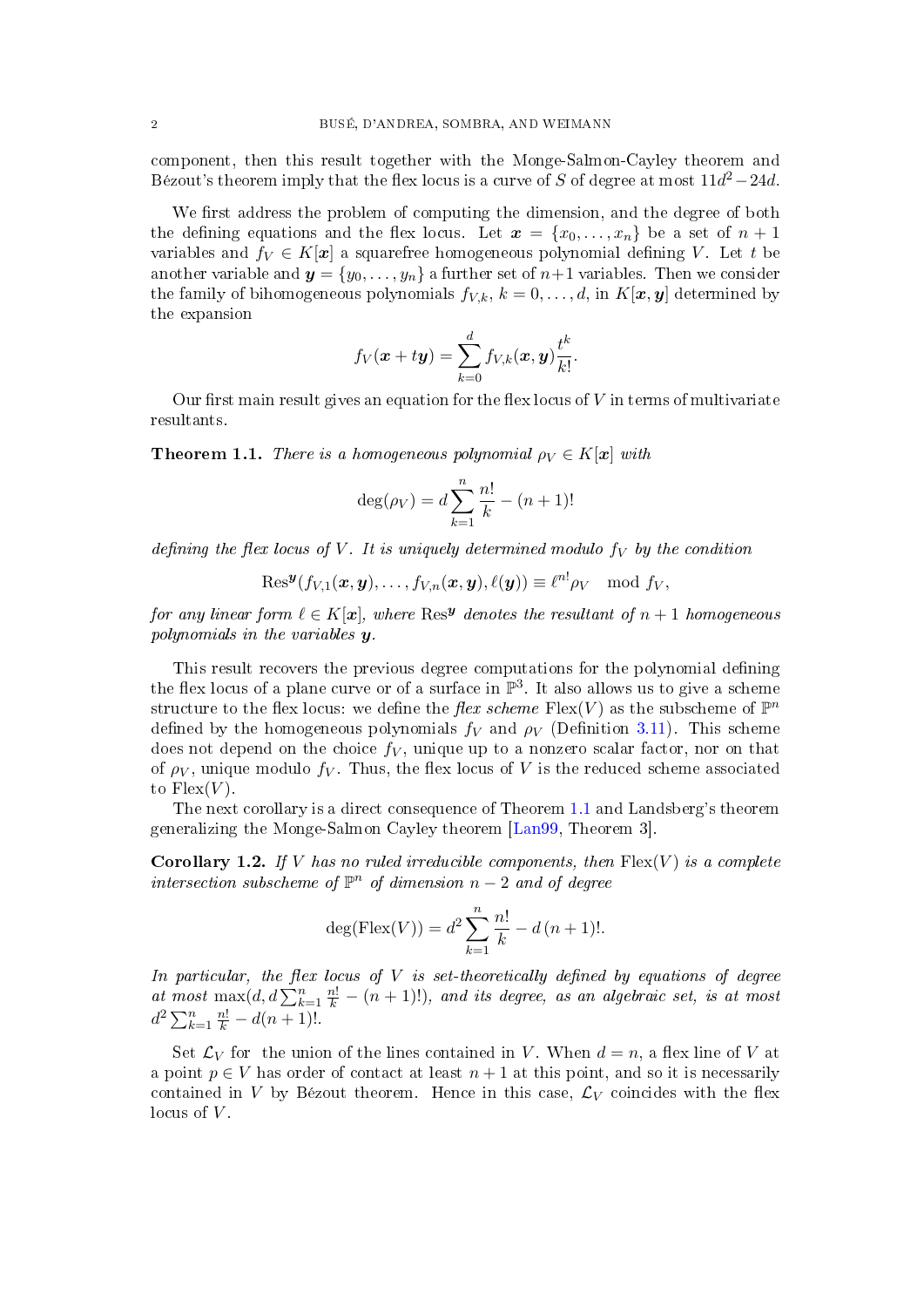<span id="page-2-1"></span>**Corollary 1.3.** Let V be a hypersurface of  $\mathbb{P}^n$  of degree n without ruled irreducible component. Then  $\mathcal{L}_V$  is a ruled subvariety of V of dimension  $n-2$  and of degree at most

$$
n^3 (n-1)! \sum_{k=2}^{n-1} \frac{1}{k}.
$$

Our second main result ensures that the bound for the degree of the flex locus is sharp, and that other expected properties hold true in the generic case. These properties of generic hypersurfaces and flex are proven using resultant theory. These aspects were not considered in the original work of Salmon, and the obtained results are new in every dimension.

<span id="page-2-0"></span>**Theorem 1.4.** Let V be a generic hypersurface of  $\mathbb{P}^n$  of degree  $d \geq n$ . Then

- <span id="page-2-2"></span>(1) Flex(V) is a reduced subscheme (that is, a subvariety) of V of dimension  $n-2$ ;
- <span id="page-2-3"></span>(2) for a generic flex point  $p$  of  $V$ , there is a unique flex line containing it. If  $d = n$ , then this line is contained in V, whereas if  $d > n$ , then its order of contact with V at p is exactly  $n + 1$ .

For a cubic surface S in  $\mathbb{P}^3$ , Salmon's degree bound is  $11 \cdot 3 - 24 = 9$ . If S is smooth, it contains 27 lines and their union is the complete intersection of S with a surface of degree 9. The next result gives an analogous result for generic hypersurfaces of  $\mathbb{P}^n$  of degree n. It is a direct consequence of Theorem  $1.4$  and Corollary [1.3.](#page-2-1)

**Corollary 1.5.** Let V be a generic hypersurface of  $\mathbb{P}^n$  of degree n. Then  $\mathcal{L}_V$  is a ruled subvariety of V of dimension  $n-2$  of degree equal to

$$
n^3 (n-1)! \sum_{k=2}^{n-1} \frac{1}{k},
$$

complete intersection of V with a hypersurface of degree  $n^2 (n-1)! \sum_{k=2}^{n-1} \frac{1}{k}$  $\frac{1}{k}$ .

Salmon's theorem for surfaces has been revisited several times. In particular, in the recent book [\[EH16\]](#page-14-4), the authors reprove it by performing suitable computations in the Chow ring of a Grassmaniann. Our proof of this result proceeds by identifying lines with points of  $\mathbb{P}^n \times \mathbb{P}^n$  outside the diagonal, in the spirit of Salmon's original approach; see  $[Sa165, Articles 473 and 588, pages 94–95 and 277–278]$  and Remark [3.13.](#page-9-0) Although this seems less natural from the point of view of intersection theory, it nevertheless allows us to find explicit equations for the flex locus using resultants and to prove it in a more general setting; see Theorem [1.1.](#page-1-0)

The paper is organized in the following way. In Section [2](#page-3-0) we review the definition and properties of multidimensional resultants that will be used in the sequel. The proof of Theorem [1.1](#page-1-0) is given in Section [3,](#page-4-0) whereas in Section [4](#page-9-1) and Section [5](#page-12-0) we show that the flex subscheme is generically reduced and that the generic flex line is unique and has the expected order of contact, thus proving Theorem [1.4.](#page-2-0)

Acknowledgements. We thank Noam Solomon for several illuminating discussions on Salmon's approach to the flex polynomial. We also thank Marc Chardin, Martí Lahoz, Juan Carlos Naranjo and Patrice Philippon for other helpful discussions. Part of this work was done while the authors met at the Universitat de Barcelona, the Université de Nice - Sophia Antipolis, and the Université de Caen. We thank these institutions for their hospitality.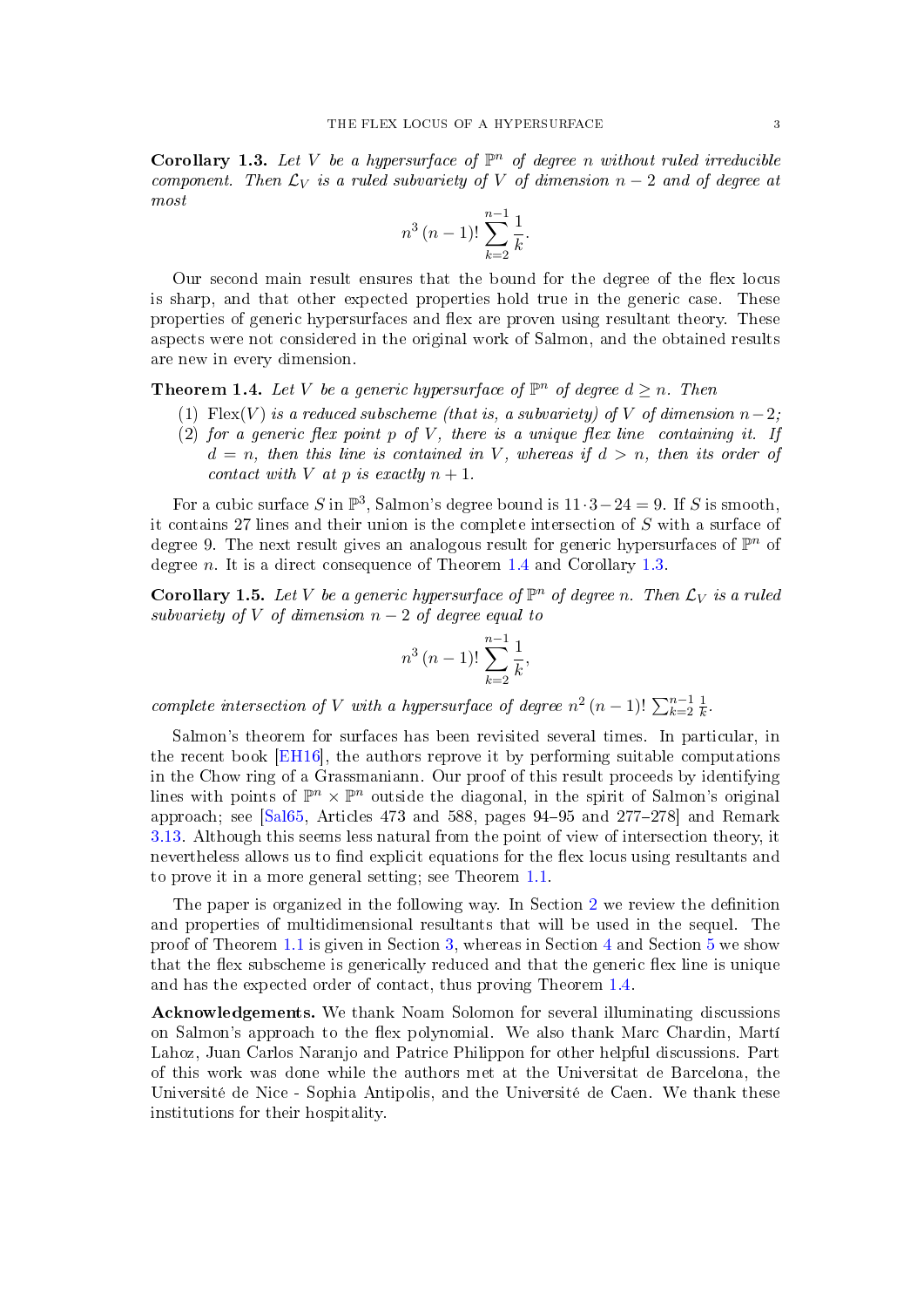Busé and Weimann were partially supported by the CNRS research project PICS 6381 "Diophantine geometry and computer algebra". D'Andrea and Sombra were partially supported by the MINECO research project MTM2015-65361-P, and by the "María de Maeztu" program for units of excellence in R&D MDM-2014-0445.

#### 2. Preliminaries on resultants

<span id="page-3-0"></span>The resultant of a family of homogeneous multivariate polynomials plays a central role throughout this text. Therefore, in this section we briefly review this notion and some of its basic properties. We refer to [\[CLO05,](#page-14-9) [Jou91,](#page-14-10) [GKZ94\]](#page-14-11) for the proofs and more details.

We denote by  $\mathbb N$  the set of nonnegative integers and by K an algebraically closed field of characteristic zero. Boldface symbols indicate finite sets or sequences, where the type and number should be clear from the context. For instance, for  $n \in \mathbb{N}$  we denote by  $\boldsymbol{y}$  the set of variables  $\{y_0, \ldots, y_n\}$ , so that  $K[\boldsymbol{y}] = K[y_0, \ldots, y_n].$ 

Let  $\boldsymbol{d} = (d_0, \ldots, d_n) \in \mathbb{N}^{n+1}$ . For  $i = 0, \ldots, n$ , we consider the general homogeneous polynomial of degree  $d_i$  in the variables  $\boldsymbol{y}$  given by

$$
F_i = \sum_{|\boldsymbol{a}| = d_i} c_{i,\boldsymbol{a}} \boldsymbol{y}^{\boldsymbol{a}},
$$

the sum being over the vectors of  $\boldsymbol{a} = (a_0, \dots, a_n) \in \mathbb{N}^{n+1}$  of length  $|\boldsymbol{a}| = \sum_{j=0}^n a_j =$  $d_i$ , and where each  $c_{i,\bm{a}}$  is a variable and  $\bm{y^a}$  stands for the monomial  $\prod_{j=0}^n \overline{y_j^{a_j'}}$  $\int_j^{u_j}$ .

For each i, set  $c_i = \{c_{i,a} \mid a \in \mathbb{N}^{n+1}, |a| = d_i\}$  for the set of  $\binom{d_i+n}{n}$  variables corresponding to the coefficients of  $F_i$ , and  $A = \mathbb{Z}[c_0, \ldots, c_n]$  for the universal ring of coefficients. As usual, given  $P \in A$  and a system of homogeneous polynomials  $g_i \in K[\boldsymbol{y}]$  of degree  $d_i, i = 0, \ldots, n$ , we write

$$
P(g_0,\ldots,g_n)\in K
$$

for the evaluation of  $P$  in the coefficients of the  $g_i$ 's.

Denote by I and by  $m$  the ideals of  $A[y]$  respectively defined by  $F_0, \ldots, F_n$  and by  $y_0, \ldots, y_n$ . The *elimination ideal* of the system  $\mathbf{F} = (F_0, \ldots, F_n)$  is the ideal of A defined by

$$
E_{\mathbf{d}} = \{ P \in A \mid \exists k \in \mathbb{N} \text{ with } P \mathfrak{m}^k \subset I \}.
$$

It is a principal ideal, and the *resultant* of  $\bm{F}$ , denoted by  $\text{Res}_{\bm{d}}$ , is defined as its unique generator satisfying the additional condition

$$
\text{Res}_{\boldsymbol{d}}(y_0^{d_0},\ldots,y_n^{d_n})=1.
$$

It is an irreducible polynomial in the ring  $A$  that is homogeneous of degree  $\prod_{j\neq i}d_j$  in each set of variables  $c_i$ ,  $i = 0, \ldots, n$ .

The resultant also verifies the following formula for the descent of dimension  $(Jou91,$ Lemme  $4.8.9$  and  $\S5.7$ .

<span id="page-3-1"></span>Proposition 2.1. With notation as above,

$$
\text{Res}_{(d_0,\ldots,d_{n-1},d_n)}(F_0,\ldots,F_{n-1},y_n^{d_n}) = \text{Res}_{(d_0,\ldots,d_{n-1})}^{d_n},
$$

where  $\text{Res}_{(d_0,...,d_{n-1})}$  denotes the resultant of n general homogeneous polynomials in  $A[y_0, \ldots, y_{n-1}]$  of respective degrees  $d_0, \ldots, d_{n-1}$ .

The resultant satisfies the *Poisson formula* that we state below, see [\[Jou91,](#page-14-10) Proposition 2.7] or [\[CLO05,](#page-14-9) Theorem 3.4, Chapter 3] for its proof.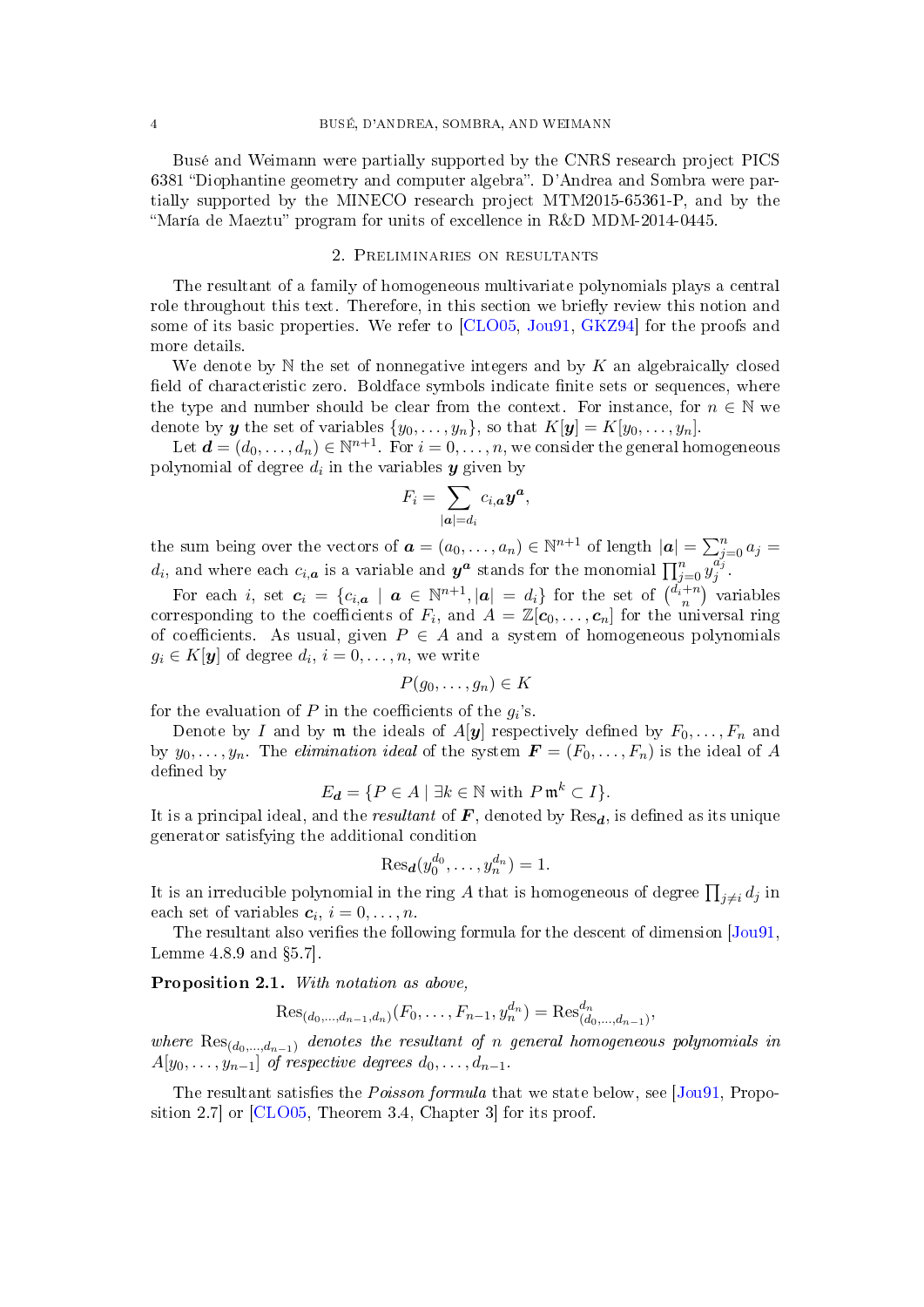<span id="page-4-1"></span>**Proposition 2.2.** Let  $g_0, g'_0 \in K[\mathbf{y}]$  be homogeneous polynomials of degree  $d_0$ , and  $g_1, \ldots, g_n \in K[\mathbf{y}]$  homogeneous polynomials of respective degrees  $d_1, \ldots, d_n$  with a finite number of common zeros in  $\mathbb{P}^n$ . For each common zero  $\eta \in \mathbb{P}^n$  of  $g_1, \ldots, g_n$ , let  $m_\eta$ denote its multiplicity. Then

$$
\operatorname{Res}_{\boldsymbol{d}}(g_0,g_1,\ldots,g_n)\prod_{\eta}g'_0(\eta)^{m_{\eta}}=\operatorname{Res}_{\boldsymbol{d}}(g'_0,g_1,\ldots,g_n)\prod_{\eta}g_0(\eta)^{m_{\eta}},
$$

both products being over the set of common zeros of  $g_1, \ldots, g_n$  in  $\mathbb{P}^n$ .

A fundamental property of resultants is that their vanishing characterizes the systems of  $n + 1$  homogeneous polynomials in  $n + 1$  variables that are degenerate, in the sense that their zero set in  $\mathbb{P}^n$  is nonempty. Precisely, a system of homogeneous polynomials  $g_0, \ldots, g_n \in K[\mathbf{y}]$  of respective degrees  $d_0, \ldots, d_n$ , has a common zero in  $\mathbb{P}^n$  if and only if  $\text{Res}_{\mathbf{d}}(g_0, \ldots, g_n) = 0.$ 

The following result gives a criterion to decide if a such degenerate system has a unique zero and, if it does, allows to compute it, see [\[Jou91,](#page-14-10) Lemma 4.6.1] or [\[JKSS04,](#page-14-12) Corollary 4.7] for its proof.

<span id="page-4-2"></span>**Proposition 2.3.** Let  $g_0, \ldots, g_n \in K[y]$  be homogeneous polynomials of respective degrees  $d_0, \ldots, d_n$ . Suppose that  $\text{Res}_{d}(g_0, \ldots, g_n) = 0$  and that there is  $0 \leq i_0 \leq n$ and  $a_0 \in \mathbb{N}^{n+1}$  with  $|a_0| = d_{i_0}$  such that

$$
\frac{\partial \operatorname{Res}_{d}}{\partial c_{i_0,a_0}}(g_0,\ldots,g_n) \neq 0.
$$

Then the zero set of  $g_0, \ldots, g_n$  in  $\mathbb{P}^n$  consists of a single point  $\eta$ , and for  $i = 0, \ldots, n$ ,

$$
(\eta^{\boldsymbol{a}})|_{\boldsymbol{a}|=d_i} = \left(\frac{\partial \operatorname{Res}_{\boldsymbol{d}}}{\partial c_{i,\boldsymbol{a}}}(g_0,\ldots,g_n)\right)_{|\boldsymbol{a}|=d_i} \in \mathbb{P}^{\binom{d_i+n}{n}}
$$

where the coordinates of these projective points are indexed by the vectors  $\boldsymbol{a}\in\mathbb{N}^{n+1}$ with  $|\mathbf{a}| = d_i$ .

### 3. The equation of the flex locus

<span id="page-4-0"></span>In this section, we obtain an explicit equation for the flex locus of a projective hypersurface by means of resultants. Using this equation, we define the flex scheme and we compute its dimension, the degree of its defining equations and its degree, thus giving the proof of Theorem [1.1.](#page-1-0)

**Definition 3.1.** Let V be a subvariety of  $\mathbb{P}^n$  and p a point V. For a line L of  $\mathbb{P}^n$ containing  $p$ , its *order of contact* with  $V$  at  $p$  is defined as

$$
\mathrm{ord}_p(V, L) = \mathrm{dim}_K(\mathcal{O}_{L, p}/\iota^* \mathcal{I}_V),
$$

where  $\mathcal{O}_{L,p}$  is the local ring of L at p,  $\mathcal{I}_V$  the ideal sheaf of V, and  $\iota: L \hookrightarrow \mathbb{P}^n$  the inclusion map.

The order of contact of a line is either a positive integer or  $+\infty$ . We have that  $\text{ord}_p(V, L) = 1$  if and only if L intersects V transversally at p, and  $\text{ord}_p(V, L) = +\infty$ if and only if  $L$  is contained in  $V$ .

For the rest of this section, we assume that  $V$  is a (non necessarily irreducible) hypersurface of degree  $d \geq 1$ . Fix then a defining polynomial  $f_V$  of V, that is, a homogeneous polynomial in  $K[x] = K[x_0, \ldots, x_n]$  of minimal degree such that V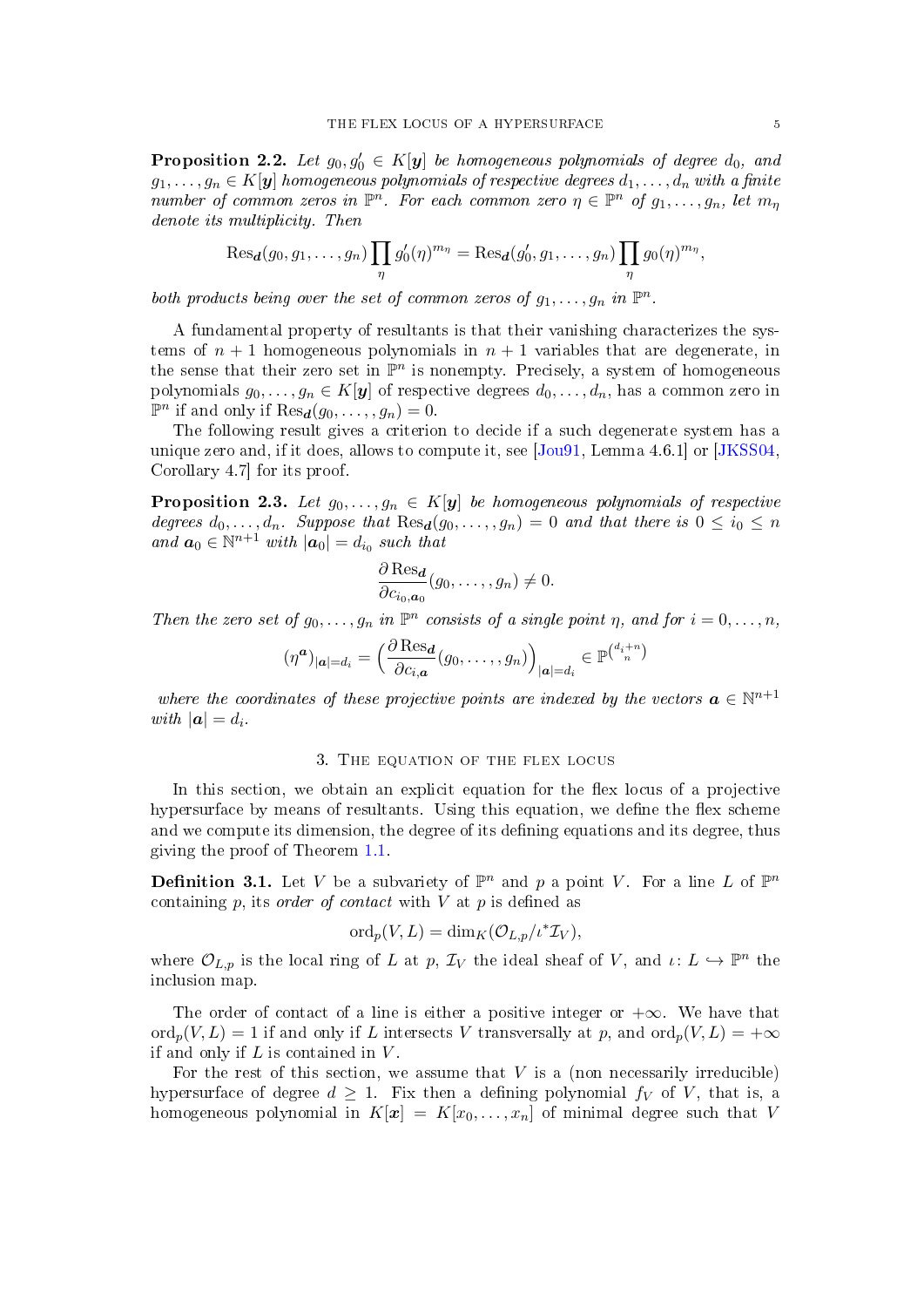coincides with  $Z(f_V)$ , the set of zeros of  $f_V$  in  $\mathbb{P}^n$ . Such a polynomial is squarefree, and unique up to a nonzero scalar factor.

The next lemma translates the notion of order of contact with the hypersurface V into algebraic terms. Given a variable t, we denote by val<sub>t</sub> the t-adic valuation in the local ring  $K[t]_{(0)} \simeq \mathcal{O}_{\mathbb{A}^1,0}$ : for  $h \in K[t]_{(0)}$  written as  $h_1/h_2$  with  $h_1, h_2 \in K[t]$  and  $h_2$ not vanishing at the point 0,  $\text{val}_t(h)$  is defined as the least exponent appearing in the nonzero monomials of the polynomial  $h_1$ .

<span id="page-5-1"></span>**Lemma 3.2.** Let  $p \in V$  and L a line of  $\mathbb{P}^n$  containing p. Let  $\varphi: \mathbb{A}^1 \to \mathbb{P}^n$  be an affine map parameterizing a neighborhood of p in L, and such that  $\varphi(0) = p$ . Write  $\varphi = (\ell_0, \ldots, \ell_n)$  with  $\ell_i \in K[t]$  an affine polynomial,  $i = 0, \ldots, n$ . Then

$$
\mathrm{ord}_p(V, L) = \mathrm{val}_t(f_V(\ell_0, \ldots, \ell_n)).
$$

*Proof.* Up to a reordering of the homogeneous coordinates of  $\mathbb{P}^n$ , we can suppose that  $\ell_0(0) \neq 0$ . Let  $\widetilde{f}_V$  denote the dehomogenization of  $f_V$  in the chart  $(x_0 \neq 0) \simeq \mathbb{A}^n$ . Using the relation

$$
f_V = x_0^d \widetilde{f}_V\left(\frac{x_1}{x_0}, \dots, \frac{x_n}{x_0}\right)
$$

and the fact that  $val_t(\ell_0) = 0$ , we obtain

$$
\mathrm{val}_{t}(f_{V}(\ell_{0},\ldots,\ell_{n}))=\mathrm{val}_{t}\left(\widetilde{f}_{V}\left(\frac{\ell_{1}}{\ell_{0}},\ldots,\frac{\ell_{n}}{\ell_{0}}\right)\right)=\mathrm{ord}_{p}(V,L),
$$

where the second equality follows from the definition of the order of contact, and the fact that  $f_V$  is a local equation for the germ of hypersurface  $(V, p)$  and  $\varphi$  a parametrization of the germ of line  $(L, p)$ .

<span id="page-5-0"></span>**Definition 3.3.** Let  $p \in V$ . The *order of osculation* of V at p is defined as

$$
\mu_p(V) = \sup_L \text{ord}_p(V, L),
$$

where the supremum is taken over the lines L of  $\mathbb{P}^n$  containing p. The point p is a flex point of V whenever  $\mu_p(V) \geq n+1$ . A line L with order of contact with V at p at least  $n + 1$  is called a *flex line*.

Consider again the group of variables  $y = \{y_0, \ldots, y_n\}$  and a further variable t, and let  $f_{V,k}, k = 0, \ldots, d$ , be the family of polynomials in  $K[\mathbf{x}, \mathbf{y}]$  determined by the expansion

(3.1) 
$$
f_V(\mathbf{x} + t\mathbf{y}) = \sum_{k=0}^d f_{V,k}(\mathbf{x}, \mathbf{y}) \frac{t^k}{k!}.
$$

For  $k = 0, \ldots, d$ ,

<span id="page-5-2"></span>
$$
f_{V,k}(\boldsymbol{x},\boldsymbol{y})=\sum_{0\leq i_1,\dots,i_k\leq n}\frac{\partial^kf}{\partial x_{i_1}\cdots\partial x_{i_k}}(\boldsymbol{x})\,y_{i_1}\cdots y_{i_k}.
$$

In particular,  $f_{V,k}$  is bihomogeneous of bidegree  $(d-k, k)$ .

For a point  $p \in \mathbb{P}^n$  and each  $k \in \mathbb{N}$ , consider the subvariety of  $\mathbb{P}^n$  defined as

$$
Z_p^k = \{q \in \mathbb{P}^n \mid f_{V,1}(p,q) = \cdots = f_{V,k}(p,q) = 0\}.
$$

The next lemma shows that the order of osculation of  $V$  at  $p$  can be read from the dimensions of these subvarieties.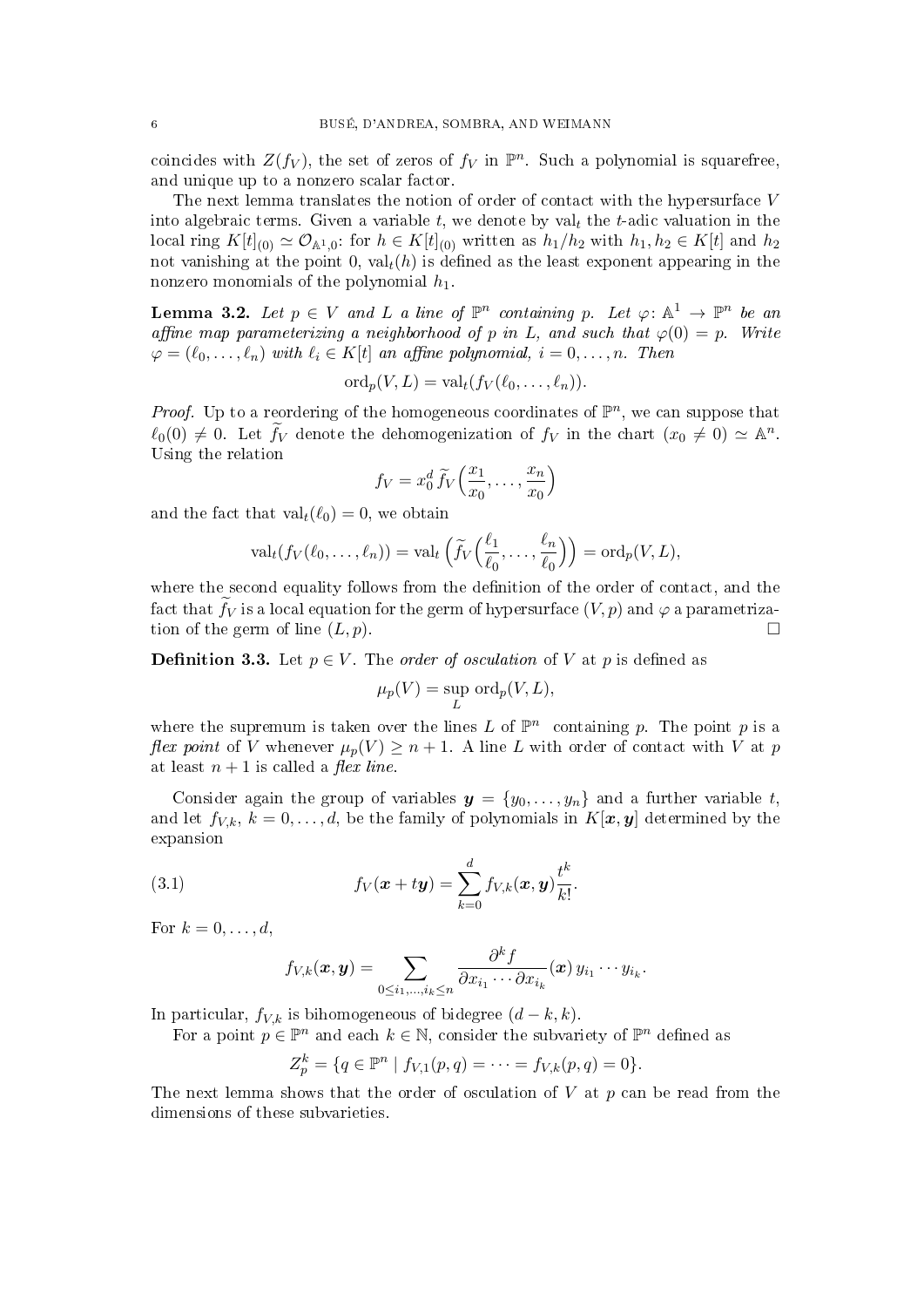<span id="page-6-3"></span><span id="page-6-1"></span>Lemma 3.4. Let  $p \in V$ .

- (1) For each  $k \in \mathbb{N}$ , the subvariety  $Z_p^k \subset \mathbb{P}^n$  is a cone centered at p, union of the lines having order of contact with  $V$  at  $p$  greater than  $k$ .
- <span id="page-6-2"></span>(2) The order of osculation of V at p is the least  $k \in \mathbb{N}$  such that  $Z_p^k = \{p\}.$

*Proof.* Fix  $k \in \mathbb{N}$  and choose a representative  $p \in K^{n+1} \setminus \{0\}$  of the point  $p \in \mathbb{P}^n$ . We have that  $f_V(\mathbf{p} + t\mathbf{p}) = (1+t)^d f_V(\mathbf{p})$  and so, for all  $j \in \mathbb{N}$ ,

$$
f_{V,j}(\boldsymbol{p},\boldsymbol{p})=d(d-1)\cdots(d-j)f_V(\boldsymbol{p})=0.
$$

Hence  $p \in Z_p^k$ .

Let  $q \in \mathbb{P}^n$  be a point different from p and L the unique line containing p and q. This line is parametrized by the affine map  $\varphi \colon \mathbb{A}^1 \to \mathbb{P}^n$  defined by  $\varphi(t) = \boldsymbol{p} + \boldsymbol{q}\,t$  for any choice of representatives  $p, q \in K^{n+1} \setminus \{0\}$  of p and q. Lemma [3.2](#page-5-1) combined with the expansion [\(3.1\)](#page-5-2) implies that the condition  $q \in Z_p^k$  is equivalent to  $\text{ord}_p(V, L) > k$ . Hence  $q$  lies in  $Z_p^k$  if and only if the line  $L$  is contained in this subvariety and has order of contact with  $V$  at  $p$  greater than  $k$ , which proves  $(1)$ .

By definition, the order of osculation of V at p is the least  $k \in \mathbb{N}$  such that there is no line L with  $\text{ord}_n(V, L) > k$ . Hence [\(2\)](#page-6-2) is a consequence of [\(1\)](#page-6-1).

The following corollary follows directly from Lemma  $3.4$  and the definition of flex points.

<span id="page-6-4"></span>**Corollary 3.5.** A point  $p \in V$  is a flex point if and only if  $Z_p^n \neq \{p\}$  or, equivalently, if and only if  $\dim(Z_p^n) \geq 1$ .

The next two propositions are classical, and they are also consequences of Lemma [3.4.](#page-6-3) We include their proofs for lack of a suitable reference.

<span id="page-6-0"></span>**Proposition 3.6.** Let  $p \in V$ . Then either  $n \leq \mu_p(V) \leq d$  or there is a line containing p and contained in V. In particular, every hypersurface of degree at most  $n-1$  is ruled.

*Proof.* For  $k \in \mathbb{N}$ , the subvariety  $Z_p^k$  is defined by k equations. If this subvariety consists of the single point  $p$ , then this number of equations  $k$  has to be at least  $n$ , by Krull's Hauptidealsatz. Lemma [3.4\(](#page-6-3)[2\)](#page-6-2) then gives the lower bound  $\mu_p(V) \geq n$ .

On the other hand, if  $k > d$  then  $Z_p^k = Z_p^n$  because  $f_{V,j} = 0$  for all  $j > d$ . Hence the  $Z_p^k$ 's form a sequence of subvarieties that is decreasing with respect to the inclusion, and constant for  $k \geq d$ . By Lemma [3.4\(](#page-6-3)[2\)](#page-6-2), if  $Z_p^d = \{p\}$  then  $\mu_p(V) \leq d$ . Else, by Lemma [3.4](#page-6-3)[\(1\)](#page-6-1), each line contained in  $Z_p^d$  has an order of contact that is arbitrarily large. By Lemma  $3.2$ , such a line is necessarily contained in  $V$ .

To conclude, we observe that the last statement is a direct consequence of the first one.

**Proposition 3.7.** Every singular point of  $V$  is a flex point.

*Proof.* A point  $p \in V$  is singular if and only if  $f_{V,1}(p, y) = 0$ . Hence  $Z_p^n$  is defined by  $n-1$  equations. Since this subvariety contains p, it is nonempty and so, by Krull's Hauptidealsatz, its dimension is at least 1. By Corollary [3.5,](#page-6-4) this point is necessarily a flex.  $\Box$ 

<span id="page-6-5"></span>For a homogeneous polynomial  $g \in K[\mathbf{x}]$  of degree  $e \geq 1$ , we set

(3.2) 
$$
R_{V,g} = \text{Res}^{\mathbf{y}}_{(1,...,n,e)}(f_{V,1}(\mathbf{x}, \mathbf{y}), \ldots, f_{V,n}(\mathbf{x}, \mathbf{y}), g(\mathbf{y})) \in K[\mathbf{x}],
$$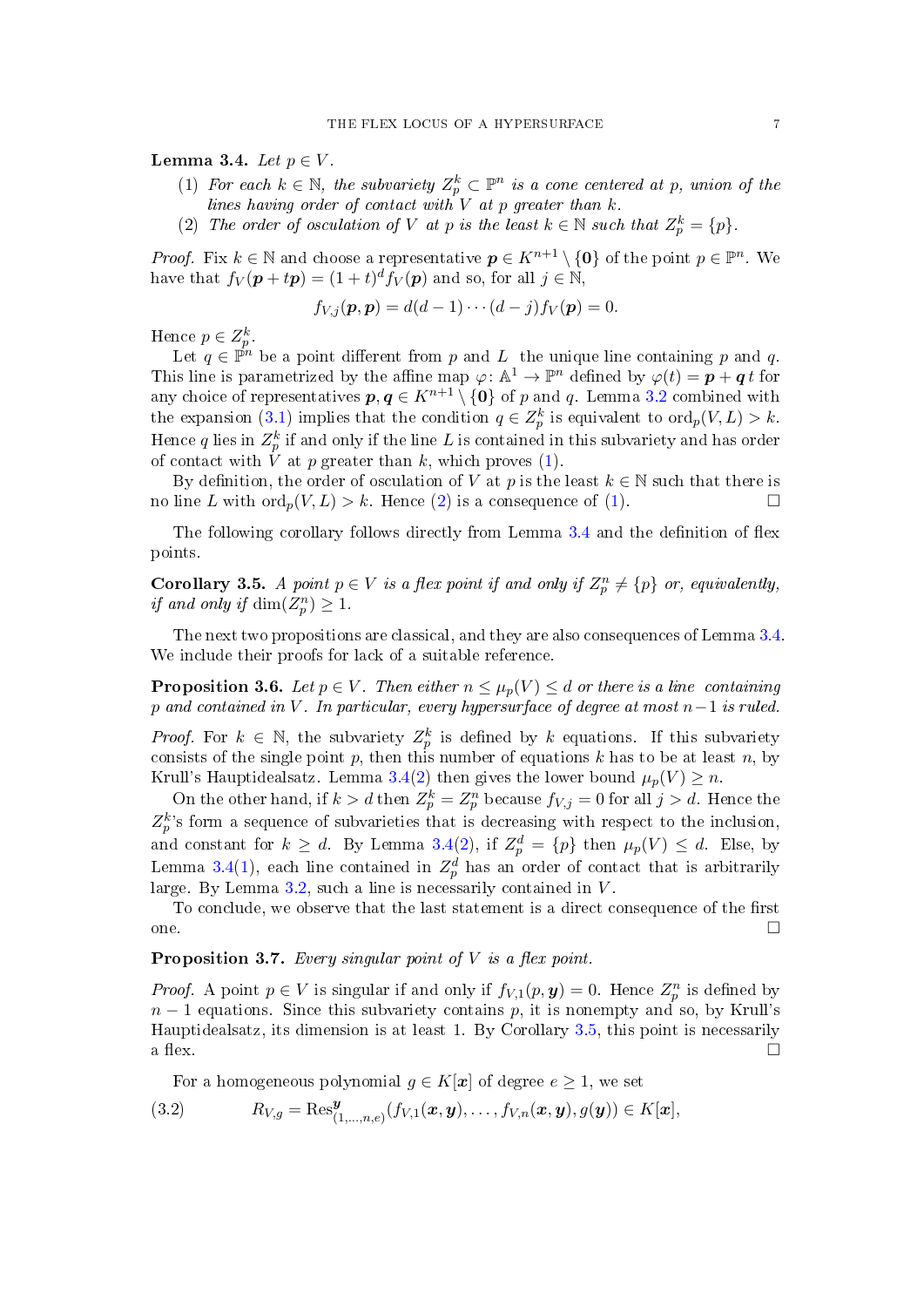where  $\text{Res}_{(1,\ldots,n,e)}^y$  denotes the resultant of  $n+1$  homogeneous polynomials in the variables  $y$  of respective degrees  $1, \ldots, n, e$ .

<span id="page-7-4"></span>**Proposition 3.8.** Let  $q \in K[x]$  be a homogeneous polynomial of degree  $e > 1$ . Then  $R_{V,g}$  defines the flex locus of  $\widetilde{V}$  in the open subset  $\mathbb{P}^n\setminus Z(g)$ .

*Proof.* Let  $p \in V$  such that  $g(p) \neq 0$ . If  $R_{V,g}(p) = 0$  then  $Z(g)$  intersects  $Z_p^n$ , by the vanishing property of the resultant. Since  $p \notin Z(g)$ , this implies that  $Z_p^n \neq \{p\}$ . By Corollary [3.5,](#page-6-4)  $p$  is a flex point. Conversely, suppose that  $p$  is a flex point. Since  $g$ is not a constant,  $Z(g)$  is a hypersurface and, by Corollary [3.5,](#page-6-4)  $\dim(Z_p^n) \geq 1$ . Hence  $Z(g)$  does intersect  $Z_p^n$  and so  $R_{V,g}(p) = 0$ , as stated.

The polynomial  $R_{V,g}$  gives an equation for the flex locus of V outside the hypersurface  $Z(g)$ , but might vanish at points in  $Z(g)$  that are not flexes. The next result, corresponding to Theorem [1.1](#page-1-0) in the introduction, shows that this equation can be replaced by another one defining the flex locus of  $V$  in the whole of the projective space.

<span id="page-7-1"></span>**Theorem 3.9.** There exists a homogeneous polynomial  $\rho_V \in K[x]$  with

<span id="page-7-3"></span>
$$
\deg(\rho_V) = d \sum_{k=1}^{n} \frac{n!}{k} - (n+1)!
$$

defining the flex locus of V. It is uniquely determined modulo  $f_V$  by the condition that, for any linear form  $\ell \in K[\boldsymbol{x}],$ 

(3.3) 
$$
R_{V,\ell} \equiv \ell^{n!} \rho_V \mod f_V.
$$

To prove it, we need the following auxiliary result.

<span id="page-7-2"></span>**Lemma 3.10.** Let  $q, h \in K[x]$  be two homogeneous polynomials of the same positive degree. Then

<span id="page-7-0"></span>
$$
h^{n!}R_{V,g} \equiv g^{n!}R_{V,h} \mod f_V.
$$

*Proof.* Let  $p \in V$  and  $p \in K^{n+1} \setminus \{0\}$  a representative of this point. If p is not a flex, then  $Z_p^n = \{p\}$  by Corollary [3.5.](#page-6-4) By Bézout's theorem, the intersection multiplicity of  $f_{V,1}(\boldsymbol{p}, \boldsymbol{y}), \ldots, f_{V,n}(\boldsymbol{p}, \boldsymbol{y})$  at p is n! and hence, by the Poisson formula (Proposition [2.2\)](#page-4-1),

(3.4) 
$$
h(\boldsymbol{p})^{n!} R_{V,g}(\boldsymbol{p}) = g(\boldsymbol{p})^{n!} R_{V,h}(\boldsymbol{p}).
$$

On the other hand, if p is flex then  $Z_p^n$  has positive dimension, again by Corollary [3.5.](#page-6-4) This implies that the system  $f_{V,1}(\boldsymbol{p}, \boldsymbol{y}), \ldots, f_{V,n}(\boldsymbol{p}, \boldsymbol{y}), G(\boldsymbol{y})$  has a common zero and so  $R_{V,q}(p) = 0$  and, similarly  $R_{V,h}(p) = 0$ . Hence [\(3.4\)](#page-7-0) reduces to  $0 = 0$  in this case. Thus the equality [\(3.4\)](#page-7-0) holds for every point of V, which implies the statement.  $\square$ 

*Proof of Theorem [3.9.](#page-7-1)* Let  $u = \{u_0, \ldots, u_n\}$  and  $v = \{v_0, \ldots, v_n\}$  be two sets of  $n+1$ variables and consider the linear forms

$$
\ell_{\boldsymbol{u}} = \sum_{i=0}^{n} u_i x_i
$$
 and  $\ell_{\boldsymbol{v}} = \sum_{i=0}^{n} v_i x_i$ .

By Lemma [3.10,](#page-7-2) for every choice of  $\boldsymbol{\alpha}, \boldsymbol{\beta} \in K^{n+1} \setminus \{\boldsymbol{0}\},$ 

$$
R_{V,\ell_{\boldsymbol{\alpha}}(\boldsymbol{x})}\,\ell_{\boldsymbol{\beta}}(\boldsymbol{x})^{n!}\equiv R_{F,\ell_{\boldsymbol{\beta}}(\boldsymbol{x})}\,\ell_{\boldsymbol{\alpha}}(\boldsymbol{x})^{n!}\mod f_V.
$$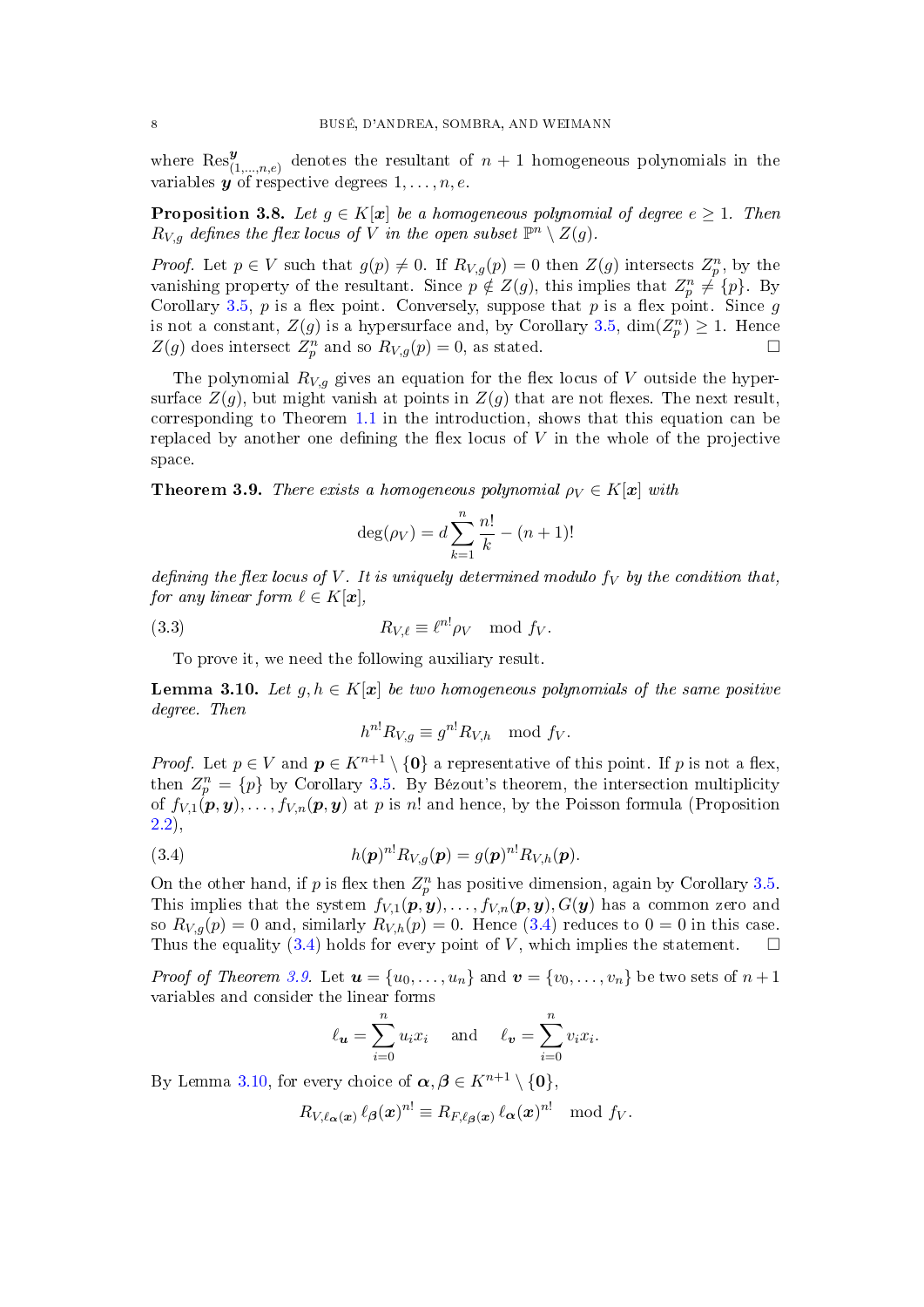We deduce that there is a trihomogeneous polynomial  $s \in K[\boldsymbol{u}, \boldsymbol{v}, \boldsymbol{x}]$  such that

(3.5) 
$$
R_{V,\ell_{\boldsymbol{u}}} \ell_{\boldsymbol{v}}^{n!} - R_{V,\ell_{\boldsymbol{v}}} \ell_{\boldsymbol{u}}^{n!} + sf_V = 0.
$$

The polynomials  $\ell_{\bm u}^{n!}, \ell_{\bm v}^{n!}, F$  form a regular sequence in  $K[\bm u,\bm v,\bm x],$  and hence the syzygy [\(3.5\)](#page-8-1) is necessarily a Koszul syzygy. Hence there are trihomogeneous polynomials  $\rho_V, \sigma \in K[\boldsymbol{u}, \boldsymbol{v}, \boldsymbol{x}]$  such that

<span id="page-8-1"></span>
$$
R_{V,\ell_{\boldsymbol{u}}}=\ell_{\boldsymbol{u}}^{n!}\,\rho_V+f_V\sigma.
$$

Since  $\text{deg}_{\mathbf{u}}(R_{V,\ell_{\mathbf{u}}}) = n!$  and  $\text{deg}_{\mathbf{v}}(R_{V,\ell_{\mathbf{u}}}) = 0$ , we deduce that  $\rho_V \in K[\mathbf{x}]$ . The equality  $(3.3)$  is obtained by specializing the variables **u** into the coefficients of the linear form  $\ell$ .

By this equality [\(3.3\)](#page-7-3) and Proposition [3.8,](#page-7-4)  $\rho_V$  defines the flex locus of V in the open subset  $\mathbb{P}^n \setminus Z(\ell)$ . Varying  $\ell$ , we deduce that  $\rho_V$  defines the flex locus in the whole of  $V$ .

The resultant  $\text{Res}^{\mathbf{y}}_{(1,...,n,1)}$  is a multihomogeneous polynomial and, for  $i = 0, \ldots, n-1$ 1, its degree in the set of variables  $c_i$  corresponding to the coefficients of the *i*th polynomial is  $n!/(i+1)$ . Hence

$$
\deg_{\mathbf{x}}(R_{V,\ell}) = \sum_{i=0}^{n-1} \deg_{\mathbf{x}}(f_{V,i+1}) \deg_{\mathbf{c}_i} \left( \operatorname{Res}_{(1,\ldots,n,1)}^{\mathbf{y}} \right) = \sum_{k=1}^{n} (d-k) \frac{n!}{k} = d \sum_{k=1}^{n} \frac{n!}{k} - n \cdot n!
$$

Hence  $\deg_x(\rho_V) = \deg_x(R_{V,\ell}) - n! = d \sum_{k=1}^n \frac{n!}{k} - (n+1)!$ , as stated.

The uniqueness of the polynomial  $\rho_V$  satisfying [\(3.3\)](#page-7-3) follows by considering any linear form  $\ell$  that is not a zero divisor modulo  $f_V$ , completing the proof.

<span id="page-8-0"></span>**Definition 3.11.** The *flex scheme* of V, denoted by  $F$ lex $(V)$ , is the subscheme of  $\mathbb{P}^n$ defined by the homogeneous polynomials  $f_V$  and  $\rho_V$ .

This scheme does not depend on the choice of  $f_V$ , unique up to a nonzero scalar factor, nor on that of  $\rho_V$ , unique modulo  $f_V$ . By Theorem [3.9,](#page-7-1) its support  $|Flex(V)|$ , that is, its set of closed points, coincides with the flex locus of  $V$ .

<span id="page-8-2"></span>**Example 3.12.** Let C be a plane curve of degree  $d \geq 2$ , and  $f_C \in K[x_0, x_1, x_2]$  its defining polynomial. A computation using the Euler identities shows that, for any linear form  $\ell$ ,

$$
(3.6) \qquad -(d-1)^2 \operatorname{Res}^{\mathbf{y}}_{(1,2,1)}(f_{C,1}(\mathbf{x}, \mathbf{y}), f_{C,2}(\mathbf{x}, \mathbf{y}), \ell(\mathbf{y})) \equiv \ell^2 \det(\mathbf{H}(f_C)) \mod f_C,
$$

where  $H(f_C)$  stands for the Hessian matrix of  $f_C$ . Thus we recover from Theorem [3.9](#page-7-1) the well-known fact that a point  $p \in C$  is an inflexion point if and only the determinant of the Hessian matrix of  $f_C$  vanishes at p, see for instance [\[BK86,](#page-14-13) §7.3, Theorem 1].

Giving a closed form for a canonical representative for  $\rho_V$  modulo  $f_V$  seems to be a challenge on its own. In the case of curves, we have just seen in Example [3.12](#page-8-2) that such a representative is given by the determinant of the Hessian matrix of  $f_V$ . For  $n = 3$ , Salmon also obtained a representative of this polynomial as a determinantal closed formula in terms of covariants, based on an approach by Clebsch [\[Sal65,](#page-14-8) Articles 589 to 597]. It would be interesting to generalize these formulae to higher dimensions.

For a surface S in  $\mathbb{P}^3$ , Theorem [3.9](#page-7-1) shows that the flex locus of S is defined by an equation of degree

$$
\deg(\rho_S) = d \sum_{k=1}^{3} \frac{3!}{k} - (3+1)! = 11d - 24,
$$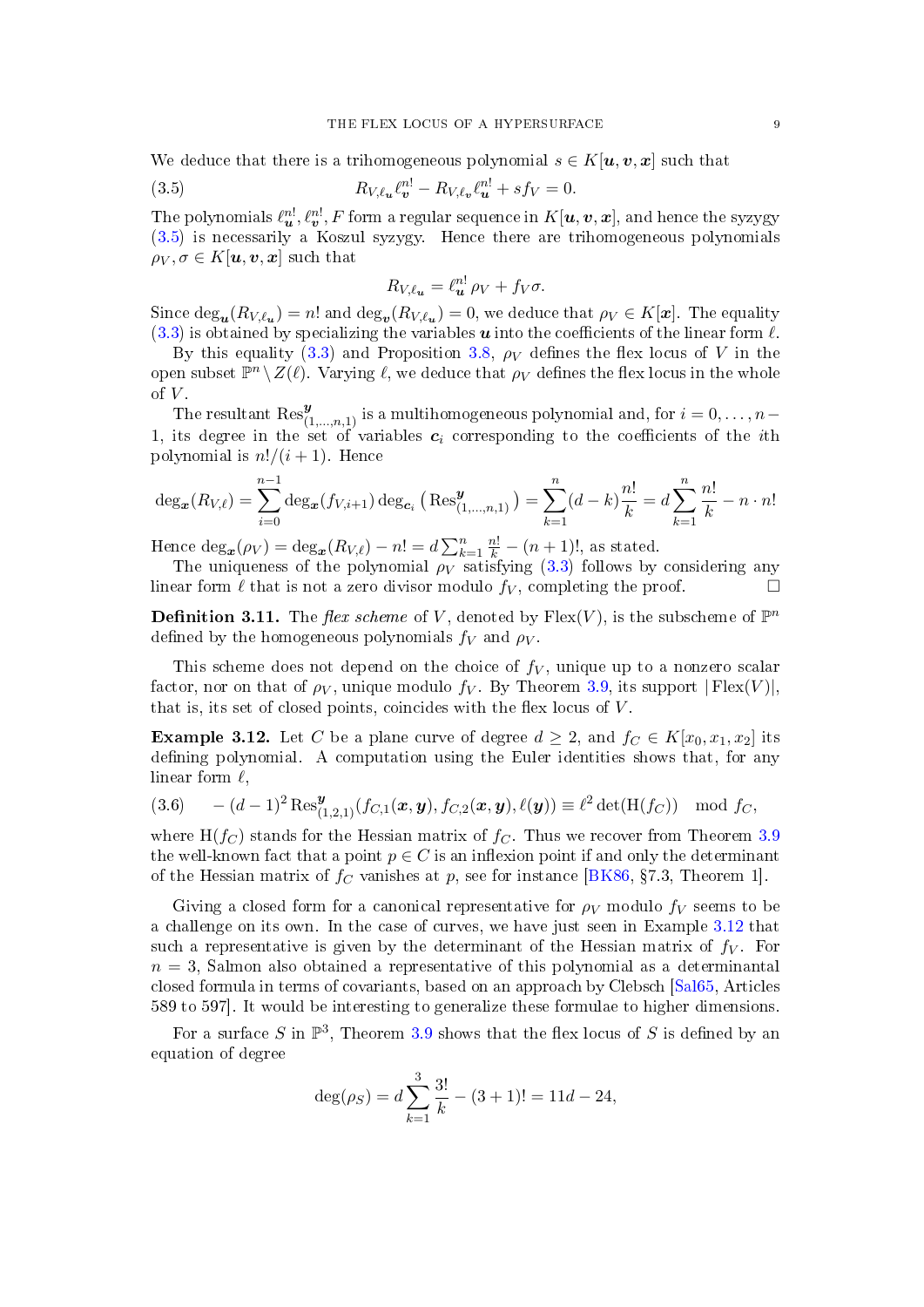recovering the result of Salmon.

<span id="page-9-0"></span>**Remark 3.13.** In the book  $[Sa165]$ , Salmon studied the flex locus of the surface S by means of elimination theory. His Article  $473$  in pages  $94-95$  of loc. cit. gives a general method to compute, for three surfaces depending on parameters and satisfying a certain intersection theoretic condition, the degree of the condition so that these surfaces contain a common line. His Article 588 in pages  $277-278$  of loc. cit. applies this degree computation to the three surfaces that arise in the study of the flex locus. In our notation, these three surfaces are those defining the variety  $Z_p^3$  for a point  $p \in S$ .

4. The flex subscheme of a generic hypersurface

<span id="page-9-1"></span>In this section, we show that for a generic hypersurface of  $\mathbb{P}^n$  of degree  $d \geq n$ , the bounds for the flex locus in Corollary  $1.2$  are sharp, or equivalently that the flex scheme is reduced, and hence that it is equal to the flex locus. The next result corresponds to Theorem  $1.4(1)$  $1.4(1)$  in the introduction.

<span id="page-9-5"></span>**Theorem 4.1.** Let  $d > n$  and  $f \in K[x]$  a generic homogeneous polynomial of degree d. Then  $Flex(Z(f))$  is a reduced subscheme of  $Z(f)$  of dimension  $n-2$ . In particular

- (1)  $Z(f)$  has no ruled components;
- (2) the flex locus of  $Z(f)$  is the complete intersection of two hypersurfaces of respective degrees d and  $d\sum_{k=1}^n \frac{n!}{k} - (n+1)!$ ;
- (3) the degree of the flex locus of  $Z(f)$  is equal to  $d^2\sum_{k=1}^n \frac{n!}{k} d(n+1)!$ .

Let  $d \geq n$  and consider the general polynomial of degree d in the variables x

$$
F = \sum_{|\bm{a}| = d} c_{\bm{a}} \bm{x}^{\bm{a}},
$$

the sum being over the vectors  $\boldsymbol{a} \in \mathbb{N}^{n+1}$  of length d. Put  $\boldsymbol{c} = \{c_{\alpha}\}_{|\alpha|=d}$  for the set of  $\binom{n+d}{n}$  $n^{+d}$ ) variables corresponding to the coefficients of F. Thus, F is an irreducible polynomial in  $K[c, x]$ , bihomogeneous of bidegree  $(1, d)$ .

The polynomials  $F_k \in K[\mathbf{c}, \mathbf{x}, \mathbf{y}], k = 0, \ldots, d$ , are determined by the expansion

.

(4.1) 
$$
F(\boldsymbol{x} + t\boldsymbol{y}) = \sum_{k=0}^{d} F_k(\boldsymbol{x}, \boldsymbol{y}) \frac{t^k}{k!}
$$

Following [\(3.2\)](#page-6-5), for a linear form  $\ell \in K[\mathbf{x}]$  we set

<span id="page-9-6"></span><span id="page-9-3"></span>
$$
R_{F,\ell}:=R_{Z(F),\ell}=\mathrm{Res}^{\boldsymbol{y}}_{1,\ldots,n,1}(F_1(\boldsymbol{x},\boldsymbol{y}),\ldots,F_n(\boldsymbol{x},\boldsymbol{y}),\ell(\boldsymbol{y})).
$$

It is a bihomogeneous polynomial in  $K[c, x]$  with bidegree given by

(4.2) 
$$
\deg_{\mathbf{c}}(R_{F,\ell}) = \sum_{k=1}^{n} \frac{n!}{k} \text{ and } \deg_{\mathbf{c}}(R_{F,\ell}) = d \sum_{k=1}^{n} \frac{n!}{k} - n \cdot n!.
$$

We first prove the existence of a universal polynomial  $\Phi_d$  in  $K[c, x]$  with the property that, for any hypersurface V of  $\mathbb{P}^n$  of degree d, its flex polynomial  $\rho_V$  can be obtained as the evaluation of  $\Phi_d$  at the coefficients of a defining polynomial of V.

<span id="page-9-4"></span>**Proposition 4.2.** There is a bihomogeneous polynomial  $\Phi_d \in K[c, x]$  with

<span id="page-9-2"></span>(4.3) 
$$
\deg_{\mathbf{c}}(\Phi_d) = \sum_{k=1}^n \frac{n!}{k} \quad \text{and} \quad \deg_{\mathbf{c}}(\Phi_d) = d \sum_{k=1}^n \frac{n!}{k} - (n+1)!
$$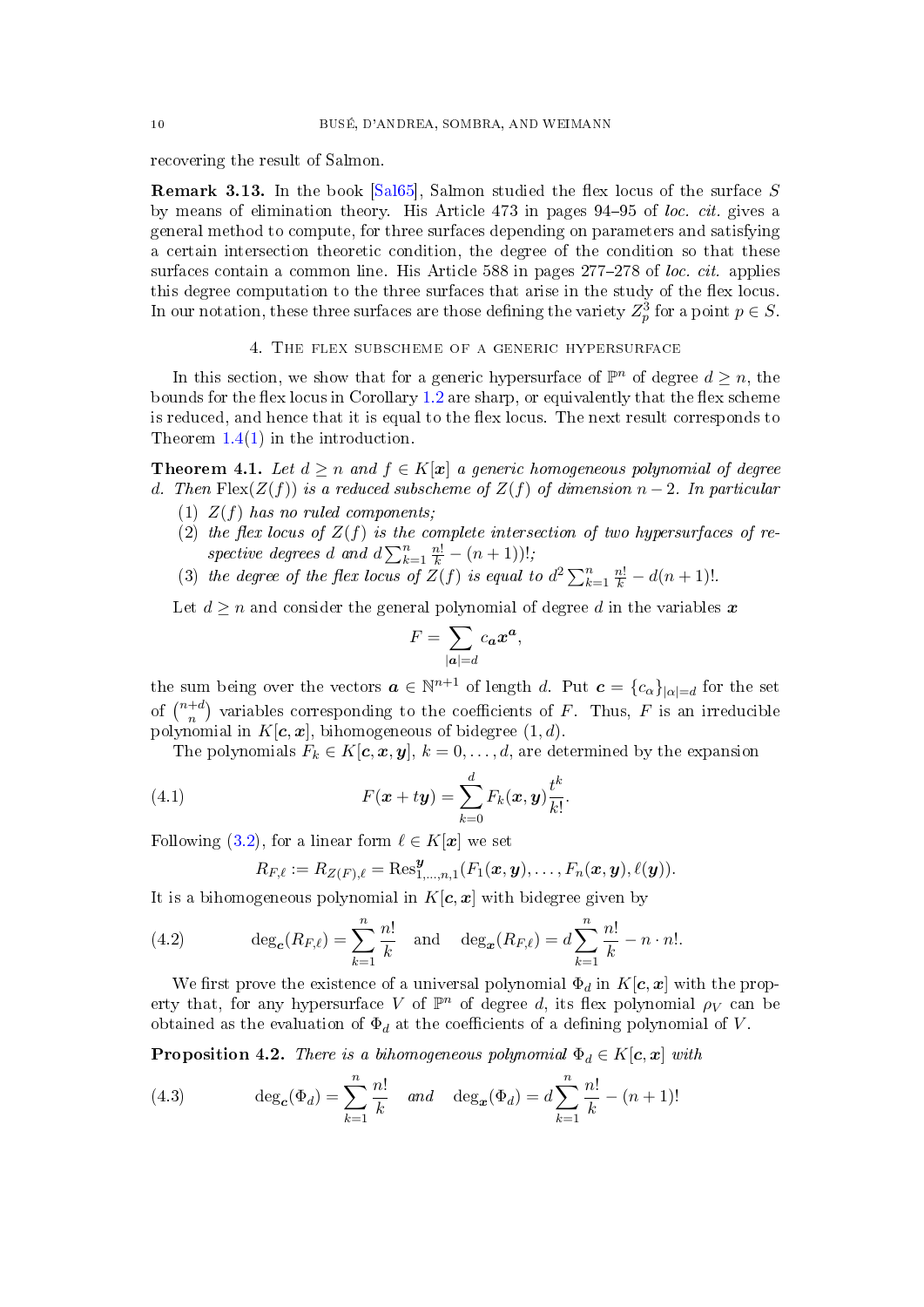such that, for any squarefree homogeneous polynomial  $f \in K[\mathbf{x}]$  of degree d,

<span id="page-10-1"></span>
$$
\rho_{Z(f)}(\boldsymbol{x}) = \Phi_d(f, \boldsymbol{x}).
$$

It is uniquely determined modulo F in the ring  $K[c, x]$  by the condition that, for any linear form  $\ell \in K[\mathbf{x}],$ 

(4.5) 
$$
R_{F,\ell} \equiv \ell^{n!} \Phi_d \mod F.
$$

Proof. Adapting the proof of Theorem [3.9](#page-7-1) to the present situation, we can show the existence of a bihomogeneous polynomial  $\Phi_d \in K[\mathbf{c}, \mathbf{x}]$  satisfying the congruence [\(4.5\)](#page-10-0) for any linear form  $\ell \in K[\mathbf{x}]$ . The formulae [\(4.3\)](#page-9-2) for the degrees of  $\Phi_d$  in the variables  $\mathbf{c}$ and x follow from this congruence and the corresponding formulae for  $R_{F,\ell}$  in [\(4.2\)](#page-9-3).

For a squarefree homogeneous polynomial  $f \in K[\mathbf{x}]$  of degree d, the congruence  $(4.5)$  can be evaluated into the coefficients of f, specializing to

<span id="page-10-0"></span>
$$
R_{Z(f),\ell} \equiv \ell^{n!} \Phi_d(f) \mod f.
$$

The equality [\(4.4\)](#page-10-1) then follows from the unicity of  $\rho_{Z(f)}$  modulo f.

**Remark 4.3.** By the definition of the resultant, as recalled in Section [2,](#page-3-0) the universal polynomial  $\Phi_d$  can be chosen as a primitive polynomial with integer coefficients, that is as an irreducible polynomial in  $\mathbb{Z}[c, x]$ .

<span id="page-10-3"></span>**Lemma 4.4.** The polynomial  $R_{F,y_0}(1,0,\ldots,0)$  is irreducible in  $K[\mathbf{c}]$ .

*Proof.* Set for short  $R = R_{F,y_0}$ . By Proposition [2.1,](#page-3-1)

(4.6) 
$$
R = \text{Res}_{1,...,n}^{\mathbf{y}'}(F_1(\mathbf{x}, 0, \mathbf{y}'), \dots, F_n(\mathbf{x}, 0, \mathbf{y}'))
$$

where  $y'$  denotes the set of variables  $\{y_1, \ldots, y_n\}$ . Hence

<span id="page-10-5"></span><span id="page-10-2"></span>
$$
R(1,0,\ldots,0)=\operatorname{Res}_{1,\ldots,n}^{\boldsymbol{y}'}(F_1((1,0,\ldots,0),(0,\boldsymbol{y}')),\ldots,F_n((1,0,\ldots,0),(0,\boldsymbol{y}')))
$$

and, for  $j = 0, \ldots, d$ ,

(4.7) 
$$
F_j((1,0,\ldots,0),(0,\mathbf{y}'))=j!\sum_{\mathbf{a}'}c_{d-j,\mathbf{a}'}y_1^{a'_1}\ldots y_n^{a'_n}\in K[\mathbf{c},\mathbf{y}'],
$$

the sum being over the vectors  $a' \in \mathbb{N}^n$  of length j. We deduce that  $R(1,0,\ldots,0)$ coincides, up to a nonzero scalar, with the resultant of n generic polynomials in  $n$ variables of degrees  $1, 2, \ldots, n$ . In particular, it is irreducible.

<span id="page-10-4"></span>**Lemma 4.5.** The polynomial  $R_{F,y_0}$  does not depend on the variable  $c_{d,0,...,0}$ , and it is irreducible in  $K[\mathbf{c}, \mathbf{x}]_{x_0}$ .

*Proof.* The first statement follows from the formula  $(4.6)$  and the fact that the polynomials  $F_k(\boldsymbol{x}, 0, \boldsymbol{y}')$ ,  $k = 1, \ldots, n$ , do not depend on  $c_{d,0,\ldots,0}$  and so neither does R, which gives the first statement.

To prove the second one, set again  $R = R_{F,y_0}$  and consider a factorization

$$
R=Q_1Q_2
$$

with  $Q_1, Q_2 \in K[\mathbf{c}, \mathbf{x}]_{x_0}$ . Since R is a bihomogeneous polynomial in  $K[\mathbf{c}, \mathbf{x}]$ , we can assume that its factors are also of this kind. By Lemma [4.4,](#page-10-3)  $R(1,0,\ldots,0)$  is an irreducible polynomial in K[c] and so one of these factors, say  $Q_1$ , has degree 0 in the variables  $c$  or equivalently, does not depend on the coefficients of  $F$ .

For each choice of  $p \in \mathbb{P}^n \setminus Z(x_0)$ , we can construct a squarefree homogeneous polynomial f of degree d such that p is not a flex point of  $Z(f)$ , and a linear form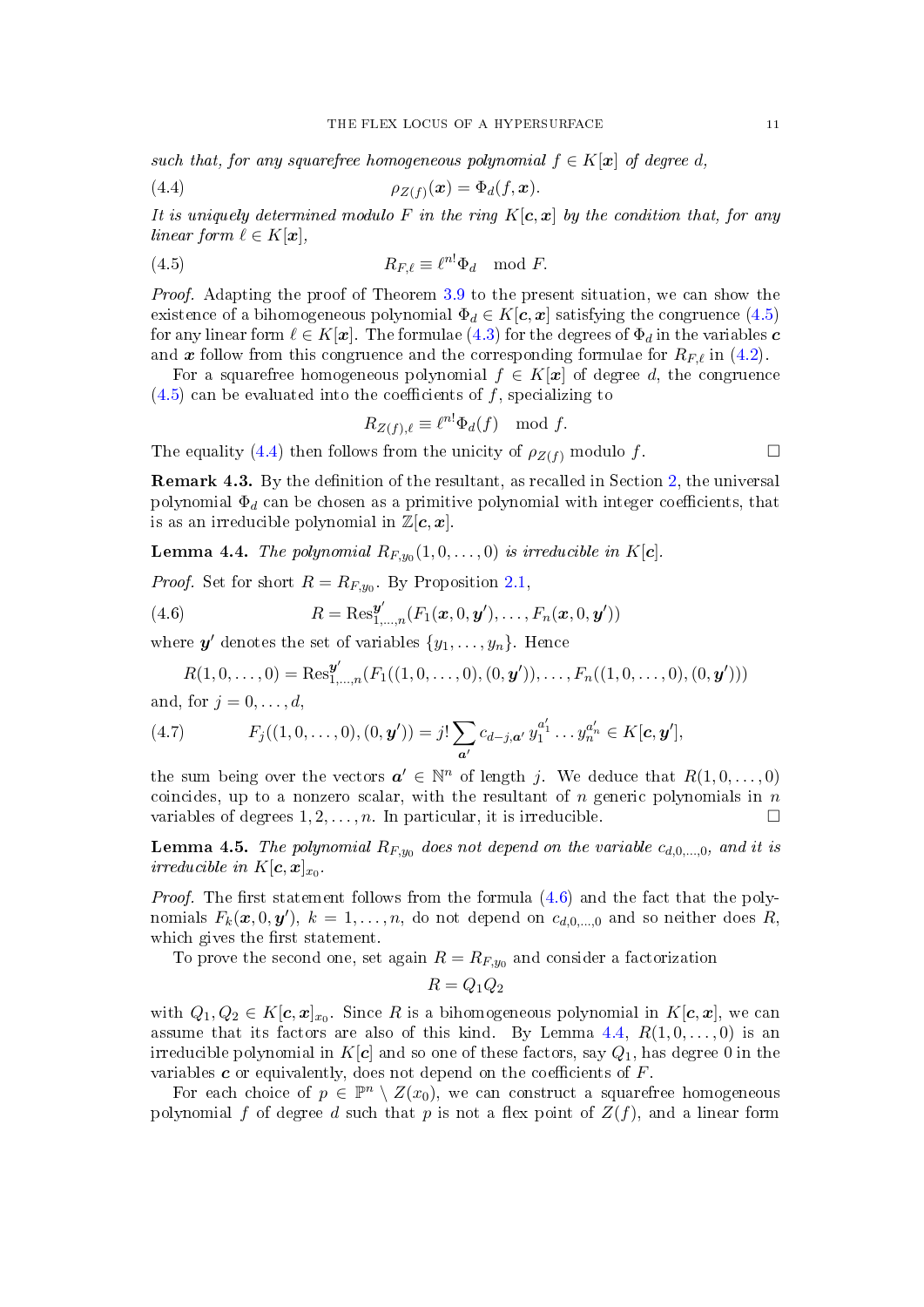$\ell$  such that  $\ell(p) \neq 0$ . Proposition [3.8](#page-7-4) then implies that  $R(p) \neq 0$  and, a fortiori,  $Q_1(p) \neq 0$ . Hence  $Q_1$  is a unit of  $K[\boldsymbol{c}, \boldsymbol{x}]_{x_0}$  and R is irreducible, concluding the  $\Box$ 

<span id="page-11-0"></span>**Lemma 4.6.** The ideal  $(F, \Phi_d) \subset K[c, x]$  is of height 2, and  $x_0$  is not a zero divisor modulo this ideal.

*Proof.* Set again  $R = R_{F,y_0}$  for short. By Lemma [4.5,](#page-10-4) this polynomial does not depend on the variable  $c_{d,0,\dots,0}$ . Hence, it is coprime with F, as F is irreducible. By Proposition [4.2,](#page-9-4)  $R \equiv x_0^{n!} \Phi_d \mod F$ , and so  $\Phi_d$  is also coprime with F, giving the first statement.

For the second statement, set  $F' = F(0, x_1, \ldots, x_n)$  and  $\Phi'_d = \Phi_d(0, x_1, \ldots, x_n)$ , so that

$$
F \equiv F' \quad \text{ and } \quad \Phi_d \equiv \Phi'_d \mod x_0.
$$

Again by Proposition [4.2,](#page-9-4)

$$
R_{F,y_n}(0,x_1,\ldots,x_n)\equiv x_n^{n!}\Phi_d'\mod F'.
$$

With the same arguments as for the previous case, we deduce that  $F'$  and  $\Phi_d'$  are coprime. Hence  $x_0, F, P$  is a regular sequence in  $K[c, x]$ .

Since  $F, \Phi_d$  is a regular sequence in  $K[c, x]$  and this ring is Cohen-Macaulay, the associated primes of the ideal  $(F, \Phi_d)$  are of height 2. Since  $x_0, F, \Phi_d$  is also a regular sequence,  $x_0$  does not lie in any of these associated primes and so this variable is not a zero divisor modulo  $(F, \Phi_d)$ , as stated.

<span id="page-11-1"></span>Lemma 4.7. The ideal  $(F, \Phi_d) \subset K[c, x]$  is prime.

*Proof.* By Lemma [4.6,](#page-11-0)  $x_0$  is not a zero divisor modulo  $(F, \Phi_d)$  and so the morphism

 $K[\boldsymbol{c},\boldsymbol{x}]/(F,\Phi_d) \longrightarrow K[\boldsymbol{c},\boldsymbol{x}]_{x_0}/(F,\Phi_d)$ 

is an inclusion. Hence, it is enough to prove that the ideal  $(F, \Phi_d) \subset K[\boldsymbol{c}, \boldsymbol{x}]_{x_0}$  is prime. Thanks to [\(4.5\)](#page-10-0) applied with  $\ell = x_0$ , we obtain an isomorphism

$$
K[\boldsymbol{c},\boldsymbol{x}]_{x_0}/(F,\Phi_d)\longrightarrow K[\boldsymbol{c},\boldsymbol{x}]_{x_0}/(F,R_{F,y_0})
$$

and we are reduced to show that  $(F, R_{F, y_0}) \subset K[\boldsymbol{c}, \boldsymbol{x}]_{x_0}$  is prime.

Set  $c' = c \setminus \{c_{d,0,\dots,0}\}\$ and write  $F = c_{d,0,\dots,0} x_0^d + \widetilde{F}$  with  $\widetilde{F} \in K[c',x]$ . As  $R_{F,y_0}$ does not depend on  $c_{d,0,...,0}$  by Lemma [4.5,](#page-10-4) we get a well-defined isomorphism

$$
K[\mathbf{c}', \mathbf{x}]_{x_0}/(R_{F,y_0}) \longrightarrow K[\mathbf{c}, \mathbf{x}]_{x_0}/(F, R_{F,y_0}).
$$

By Lemma [4.5](#page-10-4) again,  $R_{F,y_0}$  is irreducible in  $K[c', \mathbf{x}]_{x_0}$ , and the statement follows.  $\Box$ 

*Proof of Theorem [4.1.](#page-9-5)* Setting  $N = \binom{d+n}{n}$  $\binom{+n}{n}-1$ , let Y be the subscheme of  $\mathbb{P}^N\times\mathbb{P}^n$ defined by  $F$  and  $\Phi_d$  . By Lemmas  $4.6$  and  $4.7,$  this is an irreducible variety of dimension  $N + n - 2$ . Let

$$
\pi\colon Y\longrightarrow \mathbb{P}^N
$$

the map induced by the projection onto the second factor.

For a generic choice of  $\boldsymbol{\alpha} \in \mathbb{P}^N$ , the homogeneous polynomial  $F(\boldsymbol{\alpha}, \boldsymbol{x}) \in K[\boldsymbol{x}]$  is squarefree and, by Proposition [4.2](#page-9-4) and Theorem [3.9,](#page-7-1) its fiber  $\pi^{-1}(\boldsymbol{\alpha})$  identifies with the flex locus of the hypersurface of  $\mathbb{P}^n$  defined by this polynomial. The same result implies that the dimension of this flex locus is either  $n-1$  or  $n-2$ . Since Y has dimension  $N + n - 2$ , the theorem of dimension of fibers implies that  $\pi^{-1}(\alpha)$  has dimension  $n-2$ .

Finally, the fact that Y is a variety and Bertini's theorem  $[Jou83, Théorème 6.3(3)]$  $[Jou83, Théorème 6.3(3)]$ imply that this fiber is reduced, completing the proof.  $\Box$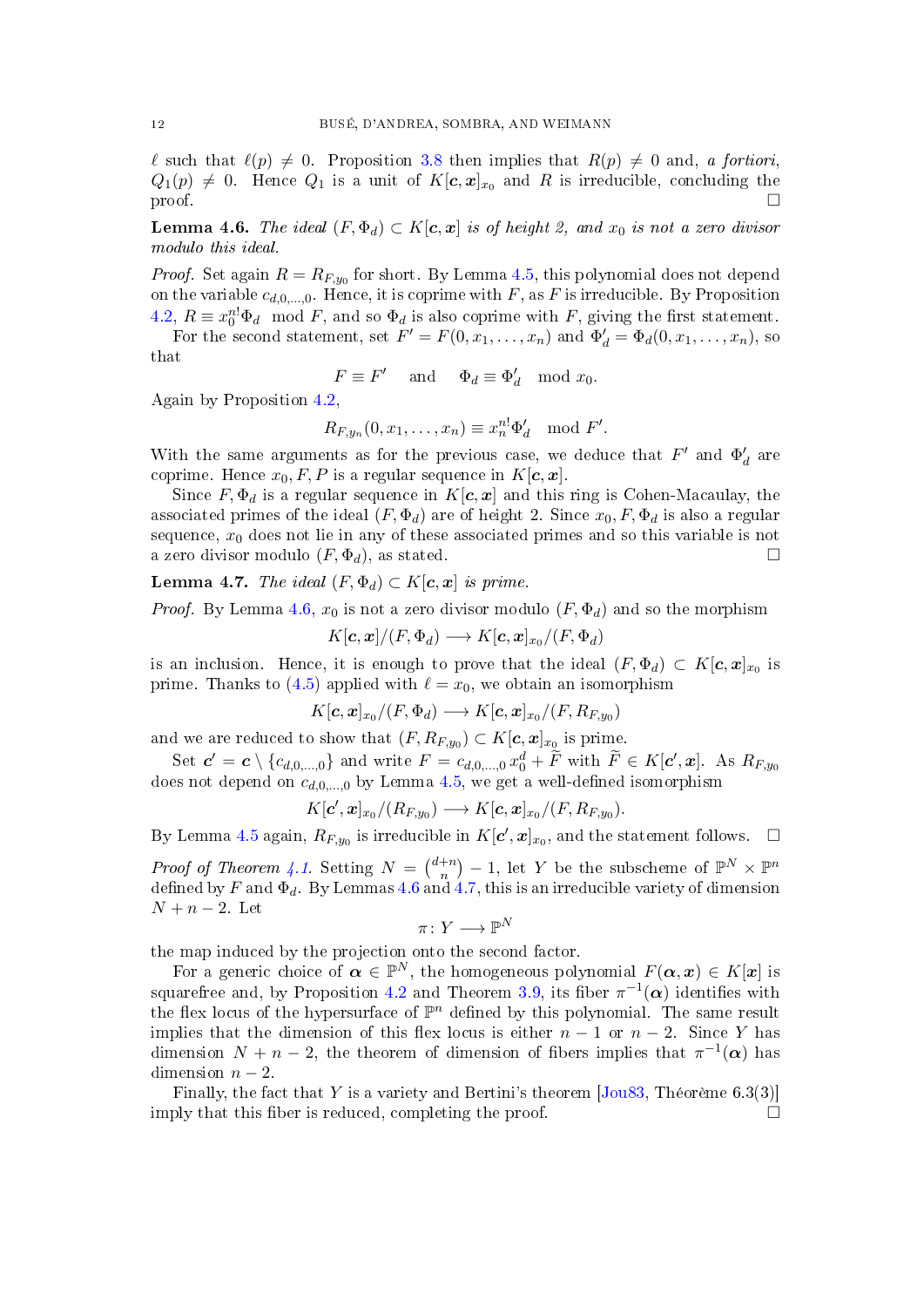## 5. Generic flex points

<span id="page-12-0"></span>For a squarefree homogeneous polynomial  $f \in K[\mathbf{x}]$  of degree  $d \geq n$  and a flex point p of the hypersurface  $Z(f)$ , we consider the following properties:

- <span id="page-12-1"></span>(1) there is a unique flex line of  $Z(f)$  at p;
- <span id="page-12-2"></span>(2) for a flex line L of  $Z(f)$  at p, if  $d = n$ , then L is contained in  $Z(f)$  whereas if  $d > n$ , then the order of contact of L with  $Z(f)$  at p is equal to  $n + 1$ .

In this section we prove the next result, corresponding to Theorem  $1.4(2)$  $1.4(2)$  stated in the introduction.

<span id="page-12-3"></span>**Theorem 5.1.** Let  $f \in K[x]$  be a generic homogeneous polynomial of degree  $d \geq n$ , and p a generic point of  $Flex(Z(f))$ . Then  $(f, p)$  satisfies the conditions [\(1\)](#page-12-1) and [\(2\)](#page-12-2).

We begin with some notation and preliminary results. For  $d \geq 0$ , set  $N = \binom{d+n}{n}$  $\binom{+n}{n} - 1$ and let  $\mathbb{P}^N$  be the projective space of nonzero homogeneous forms of degree  $d$  modulo scalar factors. For  $k = 0, \ldots, d$ , we introduce the incidence subvariety

$$
\Gamma_k = Z(F_0, \dots, F_k)
$$
  
= {((c<sub>a</sub>)<sub>|a|=d</sub>, p, q) | F<sub>i</sub>(p, q) = 0 for  $i = 0, \dots, n$ }  $\subset \mathbb{P}^N \times (\mathbb{P}^n \setminus Z(x_0)) \times Z(x_0),$ 

with  $Z(x_0)$  the hyperplane at infinity of  $\mathbb{P}^n$  and  $F_i$  as in [\(4.1\)](#page-9-6).

<span id="page-12-6"></span>**Lemma 5.2.** The subvariety  $\Gamma_k$  is irreducible and has dimension  $N + 2n - k$ .

*Proof.* Consider the surjective map  $pr_1: \Gamma_k \to (\mathbb{P}^n \setminus Z(x_0)) \times Z(x_0)$  induced by the projection onto the last two factors. To study the fibers of this map over a point  $(p, q)$ , we can reduce to the case  $p = (1:0:\cdots:0)$ , by applying a suitable linear change of coordinates.

For a point  $q \in Z(x_0)$ , the identities in [\(4.7\)](#page-10-5) imply that  $F_j((1,0,\ldots,0),q), j =$  $0, \ldots, k$ , are nonzero linear forms in the variables c depending on disjoint subsets of variables, and so they are independent. Hence the fiber  $pr_1^{-1}((1,0,\ldots,0),q)$  is a linear space of dimension  $N - k$ , and a similar statement holds for any pair of points  $(p, q)$ . Thus  $\Gamma_k$  is a geometric vector bundle of dimension  $N - k - 1$  over the base space  $(\mathbb{P}^n\setminus Z(x_0))\times Z(x_0)$ . Since this base is irreducible and has dimension  $2n-1$ , the subvariety is also irreducible and has dimension  $N + 2n - k$ , as claimed.

For the special case  $k = n$ , the subvariety  $\Gamma_n$  consists of the triples  $(f, p, q)$  where f is a homogeneous polynomial of degree  $d, p \in \mathbb{P}^n \setminus Z(x_0)$  is a flex point of the hypersurface  $Z(f)$ , and  $q \in Z(x_0)$  determines a flex line containing p. Let  $\Omega \subset \mathbb{P}^N \times (\mathbb{P}^n \setminus Z(x_0))$ denotes the set of pairs  $(f, p)$  where  $p \in \mathbb{P}^n \setminus Z(x_0)$  is a flex point of  $Z(f)$ , and

<span id="page-12-5"></span>
$$
\pi \colon \Gamma_n \longrightarrow \Omega
$$

the map induced by the projection of  $\mathbb{P}^N \times (\mathbb{P}^n \setminus Z(x_0)) \times Z(x_0)$  onto its first two factors.

# <span id="page-12-4"></span>**Proposition 5.3.** The map  $\pi$  is birational.

*Proof.* Since  $\pi$  is the restriction to the irreducible subvariety  $\Gamma_n$  of the proper map  $\mathbb{P}^N\times (\mathbb{P}^n\setminus Z(x_0))\times Z(x_0)\longrightarrow \mathbb{P}^N\times (\mathbb{P}^n\setminus Z(x_0)),$  its image  $\Omega$  is also an irreducible subvariety. Indeed, by Proposition [3.8](#page-7-4) and Proposition [4.2,](#page-9-4) it is the subvariety of  $\mathbb{P}^N \times (\mathbb{P}^n \setminus Z(x_0))$  defined by the polynomials F and  $R_{F,y_0}$ .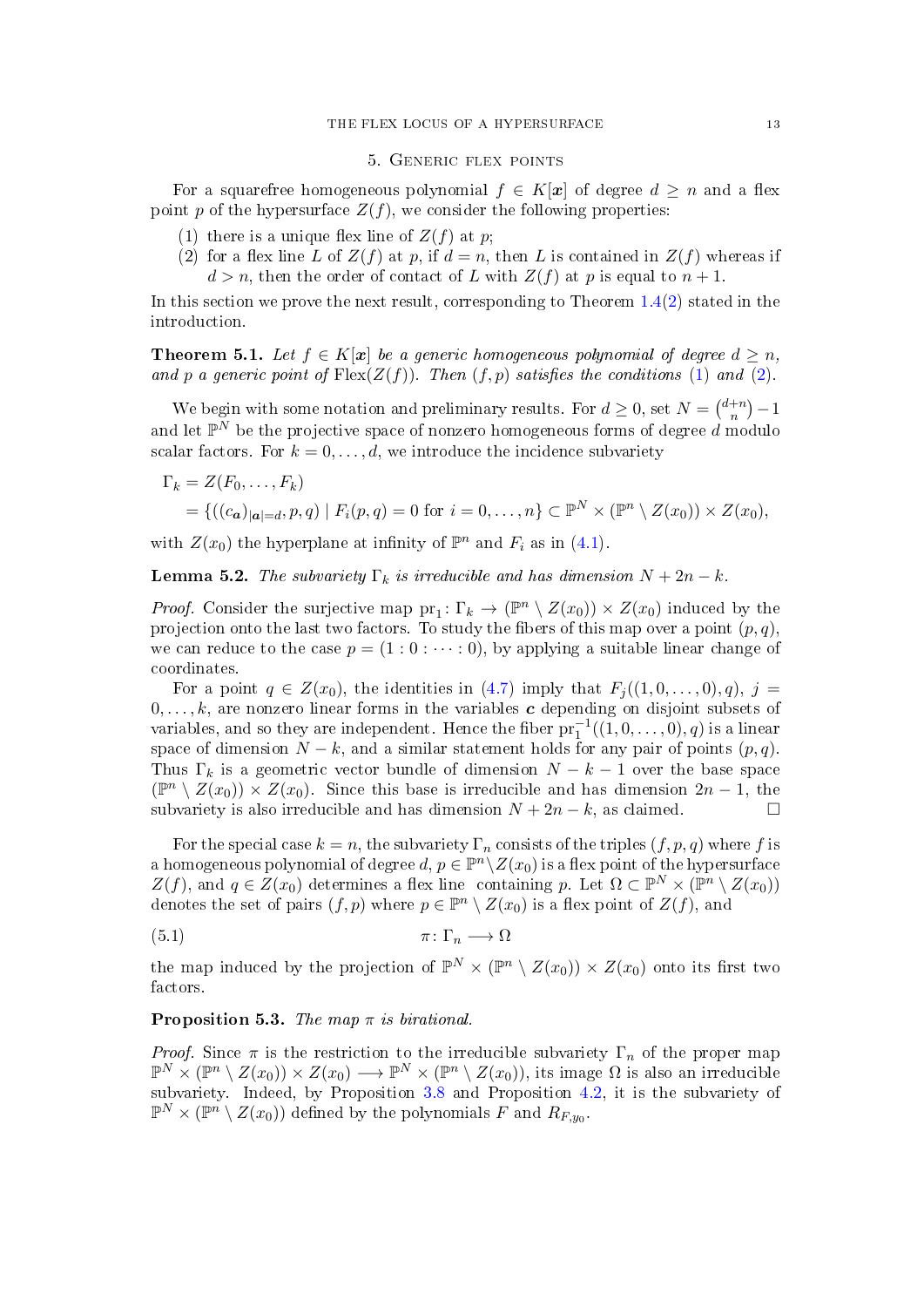The inversion property of the resultant (Proposition [2.3\)](#page-4-2), implies that the map  $\pi$ is invertible on the open subset of points  $(f, p) \in \Omega$  where

<span id="page-13-0"></span>(5.2) 
$$
\frac{\partial \operatorname{Res}_{(1,...,n,1)}^{\boldsymbol{y}}}{\partial c_{i_0,a_0}}(f_1(\boldsymbol{p},\boldsymbol{y}),\ldots,f_n(\boldsymbol{p},\boldsymbol{y}),y_0) \neq 0
$$

for a representative  $p \in K^{n+1} \setminus \{0\}$  of p and a pair of indices  $0 \leq i_0 \leq n-1$  and  $a_0 \in \mathbb{N}^{n+1}$  with  $|a_0| = i_0 + 1$ .

We next want to prove that this open subset is nonempty. To this end, it is enough to show that there is a point  $(f, p_0)$  in  $\Omega$  with  $p_0 = (1 : 0 \cdots : 0) \in \mathbb{P}^n \setminus Z(x_0)$  satisfying at least one of the inequations  $(5.2)$ . We have that  $F(1, 0, \ldots, 0) = c_{d,0,\ldots,0}$  and, by Lemma [4.5,](#page-10-4) the polynomial  $R_{F,y_0}$  does not depend on this variable. Thus  $(f, p_0) \in \Omega$ if and only if it satisfies the independent conditions

(5.3) 
$$
c_{d,0,\dots,0} = 0 \text{ and } R_{Z(f),y_0}(1,0,\dots,0) = 0.
$$

By [\(4.7\)](#page-10-5), each of the evaluations in [\(5.2\)](#page-13-0) for the point  $(f, p_0)$  coincide, up to a fixed (that is, neither depending on  $i_0$  nor on  $a_0$ ) nonzero scalar factor, with

<span id="page-13-2"></span><span id="page-13-1"></span>
$$
\frac{\partial R_{Z(f),y_0}}{\partial c_{\bm{b}_0}}(1,0,\ldots,0)
$$

for a vector  $\mathbf{b}_0 \in \mathbb{N}^{n+1}$  with  $|\mathbf{b}_0| = d$ . Hence, the condition that  $(f, p_0)$  satisfies  $(5.2)$ is equivalent to

$$
\nabla R_{F,y_0}(1,0,\ldots,0)(f) \neq \mathbf{0},
$$

where  $\nabla R_{F,y_0}$  denotes the gradient operator. By Lemma [4.4,](#page-10-3)  $R_{F,y_0}$  is an irreducible polynomial, and a *fortiori* squarefree. Hence, the condition  $(5.4)$  is verified for a generic  $f$  satisfying  $(5.3)$ .

We deduce that the map  $\pi$  is invertible on a nonempty open subset of  $\Omega$ . Since  $\Omega$ is irreducible, such an open subset is dense, and so  $\pi$  is birational.

*Proof of Theorem [5.1.](#page-12-3)* By Proposition [5.3,](#page-12-4) there are dense open subsets  $U \subset \Gamma_n$  and  $W \subset \Omega$  such that the restriction of the map  $\pi$  in [\(5.1\)](#page-12-5) to these subsets is an isomorphism. In particular, for each  $(f, p) \in W$  there is a unique flex line containing the point p.

If  $d = n$ , then any such flex line has order of contact at least  $n + 1$  at the point p, and so it is necessarily contained in  $Z(f)$ .

If  $d > n$  then  $\Gamma_{n+1}$  is a proper subvariety of  $\Gamma_n$  by Lemma [5.2.](#page-12-6) By Lemma [3.4](#page-6-3)[\(1\)](#page-6-1), for each  $(f, p, q) \in U \setminus \Gamma_{n+1}$ , the line containing p and q has order of contact equal to  $n+1$ . Hence, every pair  $(f, p)$  in the dense open subset  $W' := W \setminus \pi(\Gamma_{n+1})$  of  $\Omega$ satisfies both conditions  $(1)$  and  $(2)$ .

Set  $Z = \Omega \setminus W'$  and consider the map  $\varpi: Z \to \mathbb{P}^N$  defined by  $(f, p) \mapsto f$ . If this map is not dominant, then for  $f \in \mathbb{P}^N \setminus \varpi(Z)$  we have that  $\{f\} \times \text{Flex}(Z(f))$  is disjoint from Z, giving the statement in this case.

Otherwise, by the theorem of dimension of fibers  $[\text{Sha}94, \{1.6, \text{Theorem 7}\}]$ , there is a dense open subset  $T \subset \mathbb{P}^N$  such that, for  $f \in T$ ,

$$
\dim(\varpi^{-1}(f)) = \dim(Z) - \dim(\mathbb{P}^N) < n - 2.
$$

On the other hand, dim(Flex( $Z(f)$ )) is either  $n-1$  or  $n-2$ . Hence for all  $f \in T$ , no component of  $\{f\} \times \text{Flex}(Z(f))$  can be contained in Z.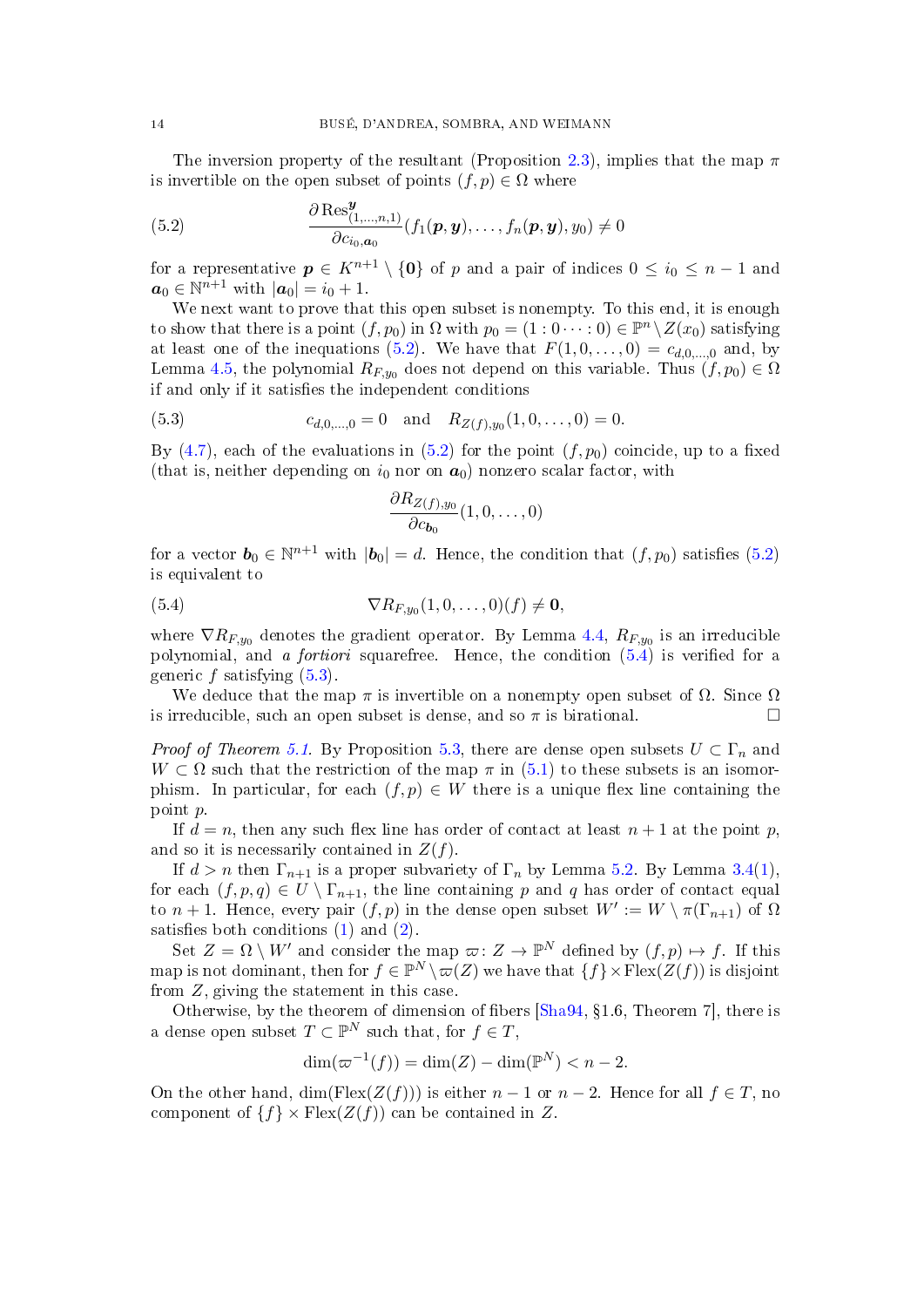In both cases, there is a dense open subset T of  $\mathbb{P}^N$  such that, for each  $f \in T$ , we have that f is squarefree and there is a dense open subset  $U_f$  of the flex locus of  $Z(f)$  such that for each  $p \in U_f$ , the pair  $(f, p)$  satisfies the conditions [\(1\)](#page-12-1) and [\(2\)](#page-12-2), completing the proof.  $\Box$ 

#### **REFERENCES**

- <span id="page-14-13"></span>[BK86] E. Brieskorn and H. Knörrer, Plane algebraic curves, Birkhäuser, 1986.
- <span id="page-14-9"></span>[CLO05] D. A. Cox, J. B. Little, and D. O'Shea, Using algebraic geometry, second ed., Grad. Texts in Math., vol. 185, Springer, 2005.
- <span id="page-14-4"></span>[EH16] D. Eisenbud and J. Harris,  $3264$  and all that—a second course in algebraic geometry, Cambridge Univ. Press, 2016.
- <span id="page-14-2"></span>[GK15] L. Guth and N. H. Katz, On the Erdös distinct distances problem in the plane, Ann. of Math. (2) 181 (2015), 155-190.
- <span id="page-14-11"></span>[GKZ94] I. M. Gelfand, M. M. Kapranov, and A. V. Zelevinsky, Discriminants, resultants, and multidimensional determinants, Math. Theory Appl., Birkhäuser, 1994.
- <span id="page-14-6"></span>[GZ18] L. Guth and J. Zahl, Algebraic curves, rich points, and doubly-ruled surfaces, e-print arXiv:1503.02173, to appear in Amer. J. Math..
- <span id="page-14-12"></span>[JKSS04] G. Jeronimo, T. Krick, J. Sabia, and M. Sombra, The computational complexity of the Chow form, Found. Comput. Math.  $4(2004)$ ,  $41-117$ .
- <span id="page-14-14"></span>[Jou83] J.-P. Jouanolou, Théorèmes de Bertini et applications, Progr. Math., vol. 42, Birkhäuser, 1983.
- <span id="page-14-10"></span> $[Jou91] \quad \_\_\_\_\_\_$ , Le formalisme du résultant, Adv. Math. 90 (1991), 117-263.
- <span id="page-14-1"></span>[Kat14] N. Katz, The flecnode polynomial: a central object in incidence geometry, Proc. ICM 2014, vol. III, 2014, pp. 303-314.
- <span id="page-14-3"></span>[Kol15] J. Kollár, Szemerédi-Trotter-type theorems in dimension 3, Adv. Math. 271 (2015), 30–61.
- <span id="page-14-7"></span>[Lan99] J. M. Landsberg, Is a linear space contained in a submanifold? On the number of derivatives needed to tell, J. Reine Angew. Math.  $508$  (1999),  $53-60$ .
- <span id="page-14-8"></span>[Sal65] G. Salmon, A treatise on the analytic geometry of three dimensions. Vol. II, 1865, reprinted fifth edition at Chelsea Publishing Co., 1965.
- <span id="page-14-15"></span>[Sha94] I. R. Shafarevich, Basic algebraic geometry. 1. Varieties in projective space, second ed., Springer-Verlag, 1994.
- <span id="page-14-5"></span>[SS18] M. Sharir and N. Solomon, Incidences between points and lines on two- and three $dimensional \,\,varieties, \,\,Discrete\,\, Comput. \,\, Geom. \,\, {\bf 59} \,\, (2018), \,\, 88-130.$
- <span id="page-14-0"></span>[Tao14] T. Tao, The Monge-Cayley-Salmon theorem via classical differential geometry, blog entry at [https://terrytao.wordpress.com/2014/03/28/,](https://terrytao.wordpress.com/2014/03/28/) 2014.